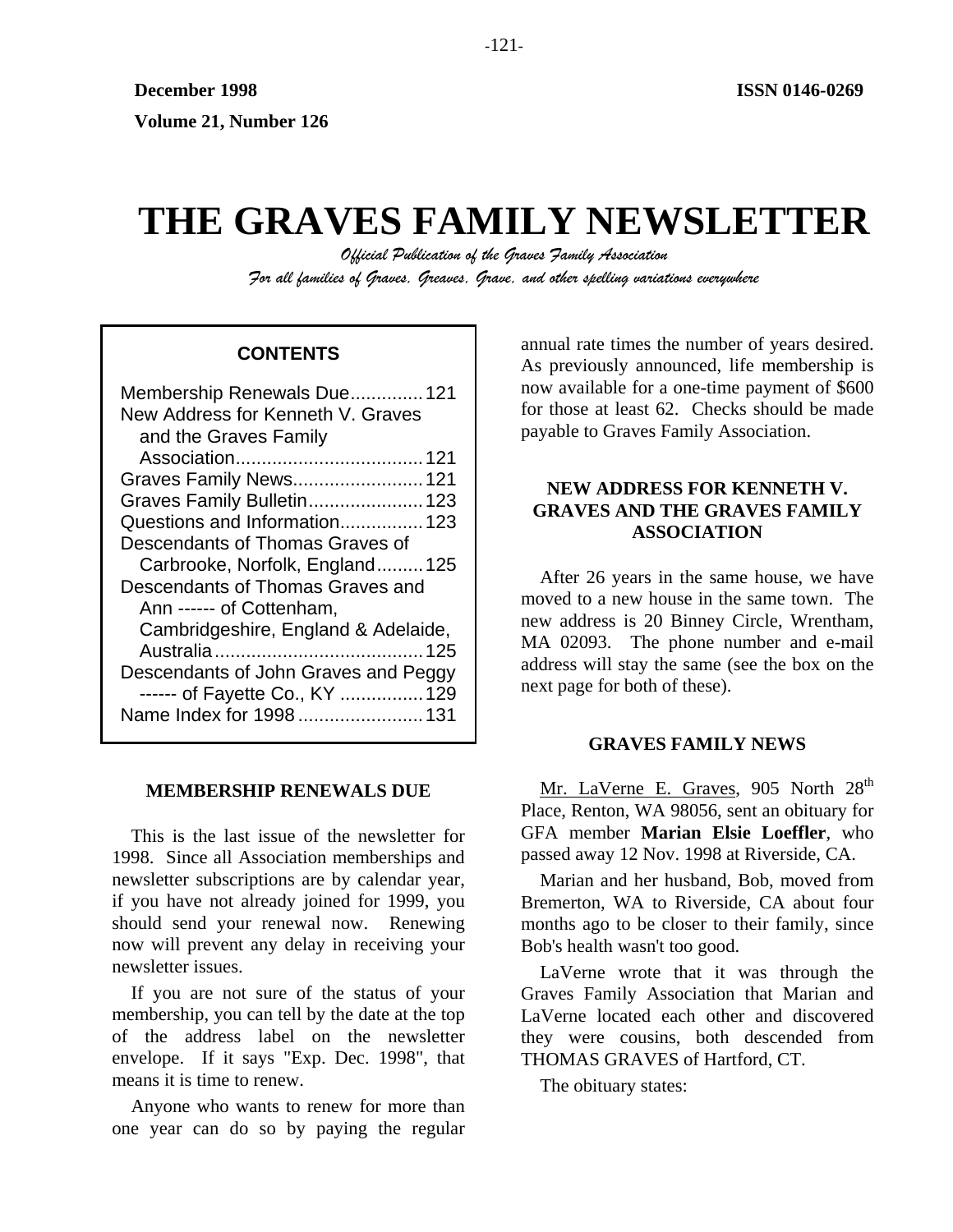"Services for Marian Elsie Loeffler, 65 will be at 3 p.m. Monday at Thomas Miller Mortuary in Corona [CA]. She died Thursday of a heart attack at Riverside Community Hospital….

Mrs. Loeffler was born in Santa Ana. She lived two months in Riverside and two months in Corona. She was a homemaker.

She was a member of the United Methodist Church in Corona.

| <b>Memberships:</b> |  |
|---------------------|--|
|                     |  |

| Regular (U.S. & Canada)                         | \$20/year |  |  |  |  |
|-------------------------------------------------|-----------|--|--|--|--|
| Other countries (air mail)                      | \$30/year |  |  |  |  |
| Sustaining (U.S. & Canada)                      | \$40/year |  |  |  |  |
| Other countries (air mail)                      | \$50/year |  |  |  |  |
| Life (U.S./Canada, 62 and older) \$600 one time |           |  |  |  |  |
| Foreign memberships must be paid by money       |           |  |  |  |  |
| order in U.S. dollars. All back issues (1976-   |           |  |  |  |  |
| present) are available at current price.        |           |  |  |  |  |
|                                                 |           |  |  |  |  |

**Newsletter only available to individuals as part of Graves Family Association membership. No charge for queries.** 

**Published by:** 

**THE GRAVES FAMILY ASSOCIATION 20 Binney Circle, Wrentham, MA 02093 Internet Home Page: http://www.gravesfa.org** 

**Newsletter Editor: Kenneth Vance Graves 20 Binney Circle, Wrentham, MA 02093 (508)384-8084 Internet: ken.graves@gravesfa.org** 

**Treasurer: Elaine Tobias, Overland Park, KS Internet: Elaine.Tobias@unilever.com Director, On-line Computer Help: H. W. ("Bud") Graves, Veradale, WA Internet: dfrh81a@prodigy.com Director (Temporary), Internet Home Page:** 

 **Kenneth Vance Graves** 

**Graves Online List Manager: Marjorie Ferris, Rialto, CA** 

 **Internet: MBFerris@aol.com** 

**Research Coordinators Graves of Cambridgeshire, England: Nedra Dickman Brill, CG, 2410 NE 58th Ave., Portland, OR 97213-4002 Internet: brillnd@pacifier.com** 

**© Graves Family Association, 1998**

Mrs. Loeffler enjoyed bowling and genealogy.

She is survived by her husband, Robert; three daughters, Robin McComb of Laguna Hills, Ruth Sigmon of Garden Grove and Renell Vasentine of Anaheim Hills; two sons, Richard of Orange and Robert II of Corona; 11 grandchildren; two great-grandchildren; and a brother, Billie Jones of San Luis Obispo."

Mrs. Dorothy H. Lambert, 752 Pendegast Circle, Woodland, CA 95695 (dotlamb @ccio.com), descended from THOMAS GRAVES of Hartford, CT, sent an obituary that appeared in the *Sacramento Bee* about Dec. 3, 1998.

"**Jeffrey Alan Graves** of Sacramento died suddenly on Nov. 21 at the age of 47. He was born in Sacramento on Sept. 23, 1951. A graduate of Sacramento High School. He received his BA degree in Psychology from Sacramento State College. He was employed with the State of California as a state test proctor for 10 years. Mr. Graves is preceded in death by parents Elmer and Shirlee Graves; grandparents Rolla E. Graves and Harold 'Unky' and Bess Tozier; and a brother Scott Bradley Graves. He is survived by brother Brett K. Graves; grandmother Cora Graves; and grandparents Everett and Lily Tozier, all of Sacramento. A graveside service will be held Friday at 1:00 p.m. at Lodi Memorial Cemetery in Lodi with Pastor Dan Wade officiating. Visitation will not be held. Arrangements are under the direction of Lodi Funeral Home in Lodi. Memorial contributions can be made in his name to the donor's favorite choice of charity."

He was descended from Capt. THOMAS GRAVES of VA as follows: Thomas<sup>1</sup>, John<sup>2</sup>, Thomas<sup>3</sup>, John<sup>4</sup>, Thomas<sup>5</sup>, Rice<sup>6</sup>, Thomas<sup>7</sup>, Richard B.<sup>8</sup>, David Rice<sup>9</sup>, Richard Benjamin<sup>10</sup>, Rolla Elmer<sup>11</sup>, Rolla Elmer<sup>12</sup>, Jeffrey Alan<sup>13</sup>.

#### **GRAVES FAMILY BULLETIN**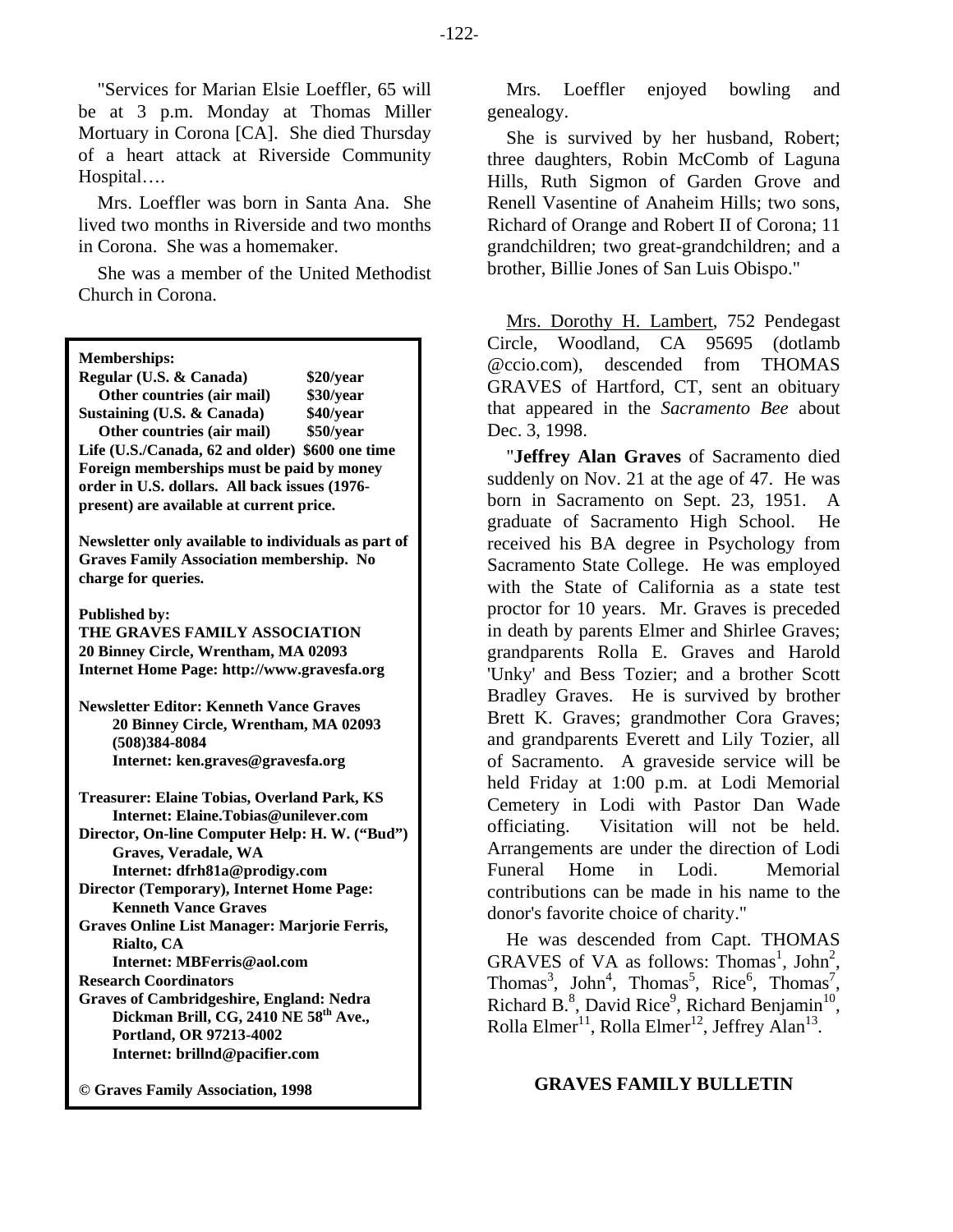This is a free online bulletin that is automatically sent to all Graves descendants for whom we have e-mail addresses. It includes announcements and various items of interest to Graves family members. There is no requirement that a person belong to the Graves Family Association to receive this. The only requirement is that we know your current e-mail address. If you do not have e-mail or do not have a computer, your local library may be able to give you access to the Internet or e-mail, and you can get a free e-mail account with Juno and other services.

Even if you don't want to receive the Bulletin, let us know your e-mail address. It is much easier, quicker, and less expensive to contact you via e-mail than by postal mail.

# **QUESTIONS AND INFORMATION**

## *MISCELLANEOUS GRAVES FAMILIES*

Ms. Janet K. Pease, 10310 West 62nd Place, #102, Arvada, CO 80004, is not a Graves descendant. However, but she has interest in some Graves descendants as she prepares sketches and genealogies for various families.

She is seeking a marriage record with date and place for William N. Wilson and NANCY GRAVES, about 1838, probably in vicinity of Lee Co., IA, but not recorded there, so could be MO. She is presently preparing a genealogy of the Points-Poyntz family in America, and William N. Wilson is a Points descendant through his mother. William died before 1850 and Nancy (Graves) Wilson was shown in the 1850 census for Lee Co., IA, with 4 children, in the 1860 census for Union Twp., Clark Co., MO, with the same 4 children, and in the 1880 census for Mercer Co., MO. Her known children were: Stephen H. Wilson, b. 1839: Melissa Wilson, b. 1840; Sarah Wilson, b. 1842, perhaps married George Wells; and Iowa Wilson, b. 1847, m. James Thomas. She has provided some information for the descendants of Thomas Graves and Miss Liles of TN (gen. 57, a portion shown below), and Nancy is apparently shown as #5.

William N. Wilson's probable sister, Nancy Wilson, married a William Graves in 1838 in Lee Co., IA, but apparently had no children and died before 1841, when he remarried to yet another Points' descendant, Susanna Allphin in Lee Co., IA. She apparently also died without children. (William Graves is #8 in the following genealogy.)

It is also desired to get this genealogy more complete and to find the earlier ancestry of Thomas Graves. On pages 38, 40, and 41, 1994 GFNL were a couple of queries and a chart showing probable and possible relationships between Thomas Graves (gen. 57), John Graves and Susannah ------ of SC  $\&$ Carter Co., TN (gen. 92), Archibald Graves of NC & Pike Co., AL (gen. 63), and Hardy Graves of SC & Pike Co., AL (gen. 73). But the earlier ancestry is still unknown.

# DESCENDANTS OF THOMAS GRAVES AND MISS LILES OF TENN.

## GENERATION 1

Thomas Graves (1) was probably born in Tennessee about 1750. He married a Miss Liles. He lived in Carter Co., Tenn., and probably North and/or South Carolina. He had at least one son named William and probably had other children.

George Perkins, father of Anna Perkins, said in his application for a Rev. War pension that he lived on the Watauga River in N.C. for several years. The Watauga River flows from what is now Watauga Co., N.C. across the state line into Johnson and Carter counties, Tenn. The 1798 tax list for Carter Co., Tenn. shows: Benjamin Graves, 1 white poll; John Graves, 60 acres; George Perkins, 1 white poll, 100 acres; Jacob Perkins, 1 white poll, 240 acres. This John Graves was about 50 years old and the father of Benjamin and Nancy Ann Graves who married Jacob Perkins.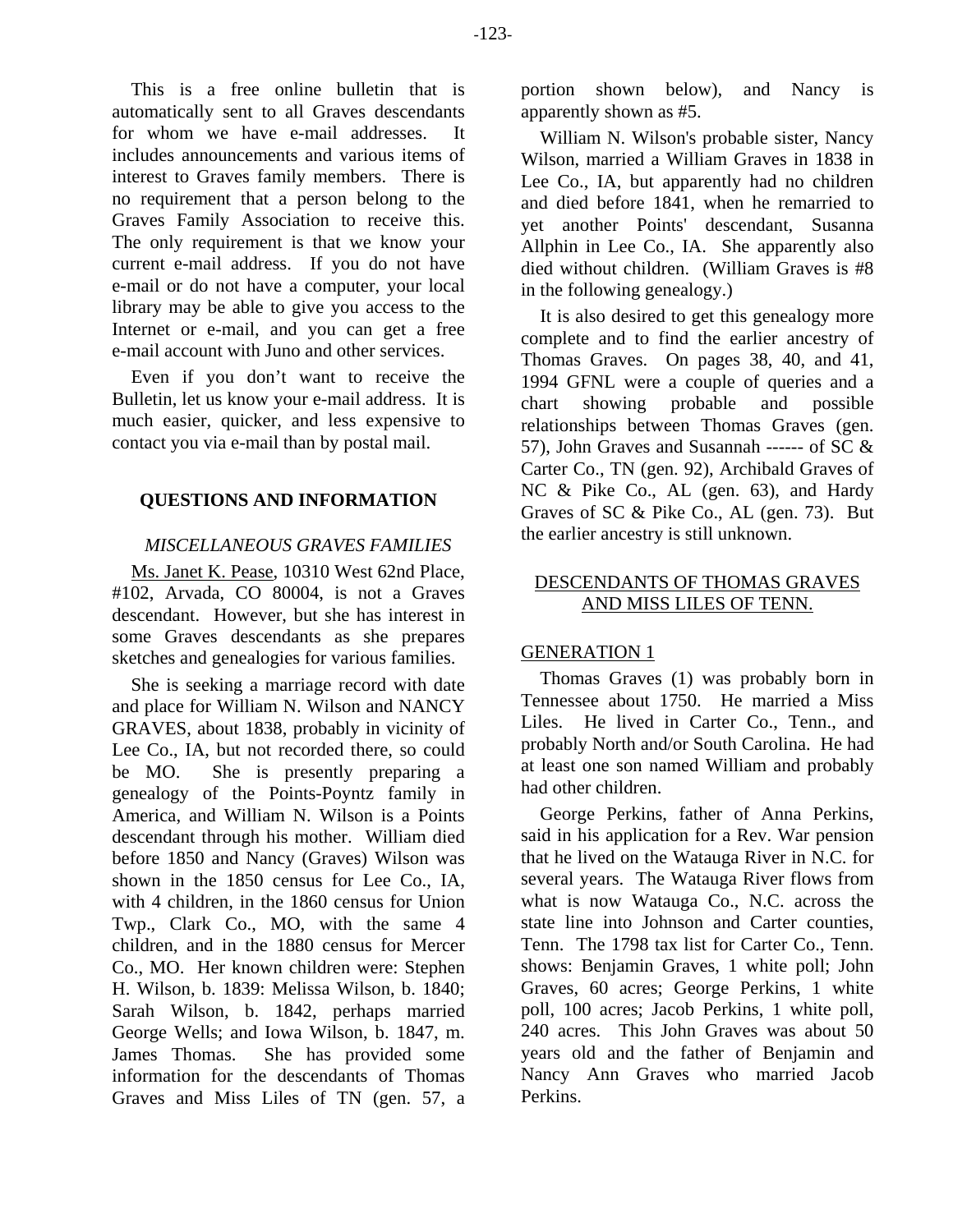Also, see the genealogy for Hardy Graves who was born about 1775 in SC and died in Pike Co., AL. Could this Hardy be another son of Thomas Graves?

It is possible that there is a connection between this family and that of John Graves of Frederick Co., Va. and Coshocton Co., Ohio, mainly based on intermarriages with the Perkins and Wright families. On this same basis, there is also a slight possibility of a connection with the family of John D. Graves of Md., Mo., and Ky.

Children - Graves

+2. William Graves, b.c. 1776, m. Anna E. Perkins, 1802, d. 11 Aug. 1830.

## GENERATION 2

William Graves (2) was born in Tennessee about 1776, and died 11 Aug. 1830 in Lawrence Co., Ky. He married Anna or Anne ("Annie") E. Perkins, in 1802. She was a daughter of George Perkins (Rev. War soldier, one of 6 children of William Perkins and Mary ("Polly") Black) and Keziah Manning. The family lived in Carter Co., Tenn., then moved to Lawrence Co., Kentucky.

After William's death, the family moved to Lee Co., Iowa to the town of Primrose. Some of the family members apparently stayed in Ky.

## Children - Graves

- +3. Stephen Hardy Graves, b. 14 (or 15) Feb. 1803, m(1) Sally Childers, 5 April 1821, m(2) Sarah McKinstry, 14 Feb. 1829, d. 8 Aug. 1829 (or 1885).
- +4. George Graves, b. 1805, m. Lucy Childers.
- 5. Nancy Anne (or Ann) Graves, b. 1807 (probably in Tenn.).
- +6. Alexander Graves, b.c. 1809, m. Mary Bennett.
- +7. Keziah Graves, b. 1811, m(1) William Childers, 7 Nov. 1821, m(2) Nathan Bartlett, 2 April 1843.
- +8. William Liles Graves, b. 6 April 1818, m(1) Nancy Wilson, 2 Dec. 1838, m(2) Sarah Olfin, 7 Jan. 1841, m(3) Marinda Haskins, 14 Jan. 1844, d. 11 April 1861.

William Liles Graves (8) was born 6 April 1818 in Floyd Co., Ky. He first married Nancy Wilson on 2 Dec. 1838. She died three days after they were married. He secondly married Sarah Olfin or Susan (or Susana) Allphin on 7 Dec. 1841. She died a year and a half later. He thirdly married Marinda Haskins on 14 Jan. 1844, supposedly at Primrose, Lee Co., Iowa. She was born in 1827 in Ohio. While they lived in Iowa, apparently a younger brother named Loudus Haskins was living with them, according to the 1850 census. He was 21 in 1850 and also born in Ohio.

Sometime after late 1850 and prior to April 1852, the family moved to Lewis Co., Mo. They were in the Lee Co., Iowa 1850 census and were on the 1860 census for Lewis Co., Mo. They were in Lewis Co., Mo. by April 1852, since the 1860 census indicates that their son, John F. Graves, was born in Missouri. William Liles Graves, bought 160 acres of farm land in Lewis Co. somewhere near Monticello and built a brick home. He died 11 April 1861 at his home, reportedly from an illness caused by inhalation of fumes from slaking of lime for mortar for the brick house. He was only 43 at the time of his death, his oldest child, James Morgan, being only 14. The family stayed together with the older boys running the farm until at least 1870, as they were on the 1870 census of Lewis Co., Mo. Sometime in 1870 or 1871, George Wayne Graves made a trip to Kansas, and came back and encouraged the family to sell the place and move to Kansas, which they did.

## Children - Graves

- 29. James Morgan Graves, b. 18 April 1846, m. Eliza Jane McCullough, 13 March 1870, d. 22 Jan. 1918.
- 30. George Wayne Graves, b. 19 Feb. 1848, m. Betsy Chenoweth, 30 Jan. 1874, d. 26 Sept. 1908.
- 31. John F. Graves, b. 3 April 1852, m. Kate Hall, 18 March 1873.
- 32. Annie E. Graves, b. 24 Oct. 1854, m(1) Charles Sumption, m(2) Frank Strong.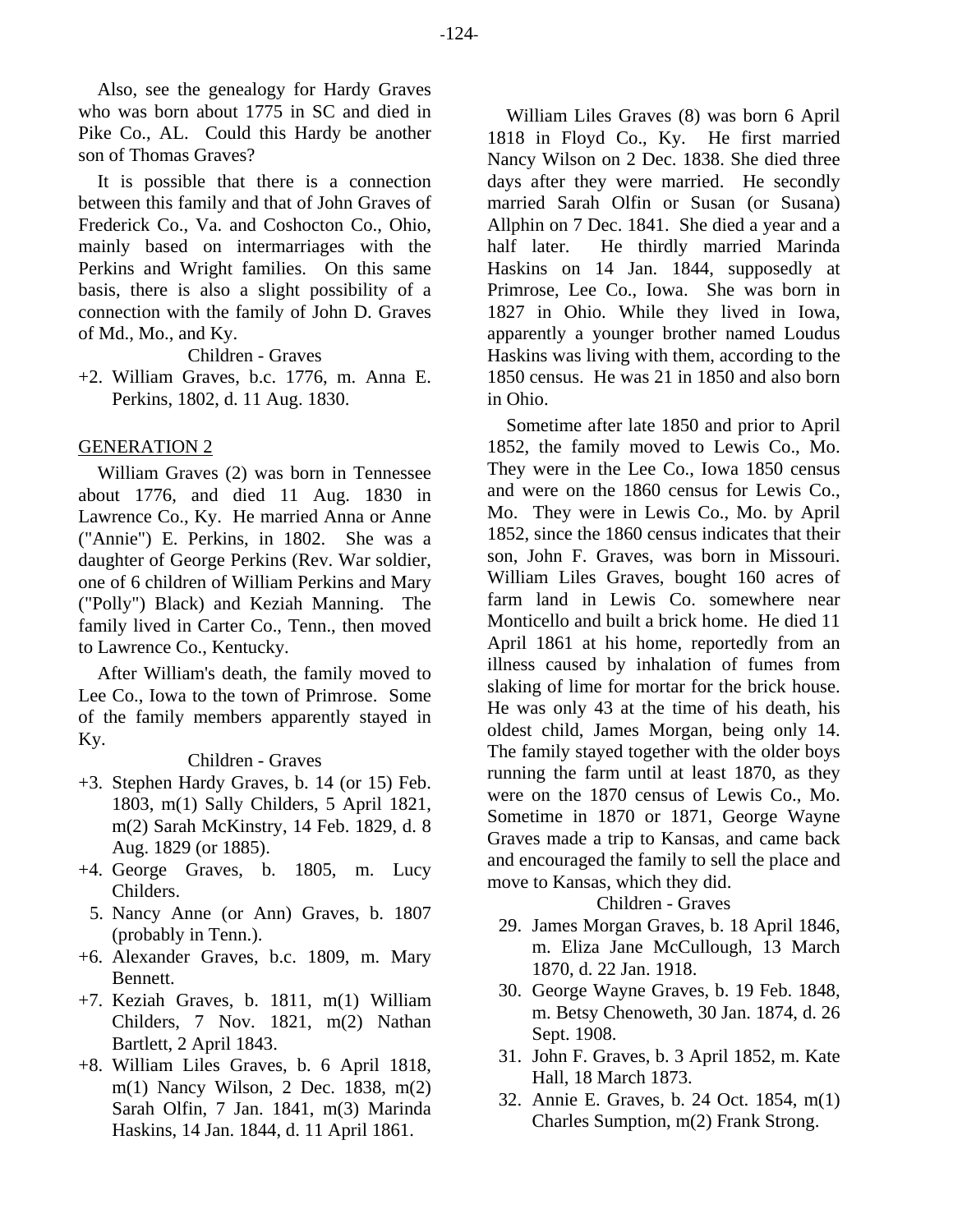- 33. Stephen Hardy Graves, b. 8 March 1857, d. 16 Feb. 1860.
- 34. William Liles Graves, Jr., b. 7 Dec. 1859, m. Ida ------, d. 1881.
- 35. Newton Turner Graves, b. 10 March 1861 (date may be in error since N. T. was reported to have been born after his father's death, which was 11 April 1861 and these dates don't fit the scheme of things.) Turner moved to Colorado about 1908 or 1909 and is believed to have died at Laramie, Colorado, date not known.

## *GRAVES FAMILIES OF THE BRITISH ISLES*

Mrs. Rosemary Holmes, 24 Ringwood Rd., Shepshed, Leicestershire LE12 9SB, England, wants to learn more about her earlier ancestry and her part of the family. An outline of her information follows.

## DESCENDANTS OF THOMAS GRAVES OF CARBROOKE, NORFOLK, ENGLAND

#### GENERATION 1

Thomas Graves (or Greaves) (1) was born in 1791 at Carbrooke, Norfolk, England. He was an agricultural laborer. He married ------. Children - Graves

+2. James Graves, b. 1827, m. Rachel Johnson, 25 Oct. 1850.

## GENERATION 2

James Graves (or Greaves) (2) was born in 1827 at Carbrooke, Norfolk. He was an agricultural laborer. He married Rachel Johnson on 25 Oct. 1850 at Great Ellingham Baptist Church, Norfolk. She was born in 1826 at Carbrooke, Norfolk. She was a dressmaker.

Children - Graves

+3. George Graves, b. 15 Sept. 1854, m. Susan Robson, 28 Oct. 1876.

George Graves (3) was born 15 Sept. 1854 at Carbrooke, Norfolk. He married Susan Robson on 28 Oct. 1876 at Doncaster, Yorkshire. She was born 1 Sept. 1858 at Pigdon, Northumberland. George was a licensee/blacksmith and they kept the Horse & Groom, Laithe Gate, Doncaster.

### Children - Graves

+4. Thomas Bertie Graves, b. 10 Aug. 1884, m. Martha Ann Corbett, 4 Sept. 1905.

#### GENERATION 4

Thomas Bertie Graves (4) was born 10 Aug. 1884 at Doncaster, Yorkshire, England. He married Martha Ann Corbett on 4 Sept. 1905 at Chapeltown, while he was living at Ranmoor, Sheffield. He was a butcher/journeyman in the family business owned by a Robson relative.

#### Children - Graves

 5. Jessie Graves, b. 31 July 1908 (Whalton, Northumberland, England), m. ------. Parents of Mrs. Rosemary Holmes.

Mr. William Haylock, 2 Forrest Ave., Marino, South Australia 5049, Australia, and Mr. Graham Jaunay, 7 East Terrace, South Plympton, South Australia 5038, Australia, are both descended from the family discussed below. Recently, Mr. Christopher ("Chris") Graves, 21 The Avenue, Colchester CO3 3PA, England, descended from JAMES GRAVES of Cottenham, Cambridgeshire, England, sent some information to Bill Haylock which enabled him to get back one more generation. Help on the families of Cottenham and vicinity would be appreciated.

# DESCENDANTS OF THOMAS GRAVES AND ANN ------ OF COTTENHAM, CAMBRIDGESHIRE, ENGLAND & ADELAIDE, AUSTRALIA

#### GENERATION 1

## GENERATION 3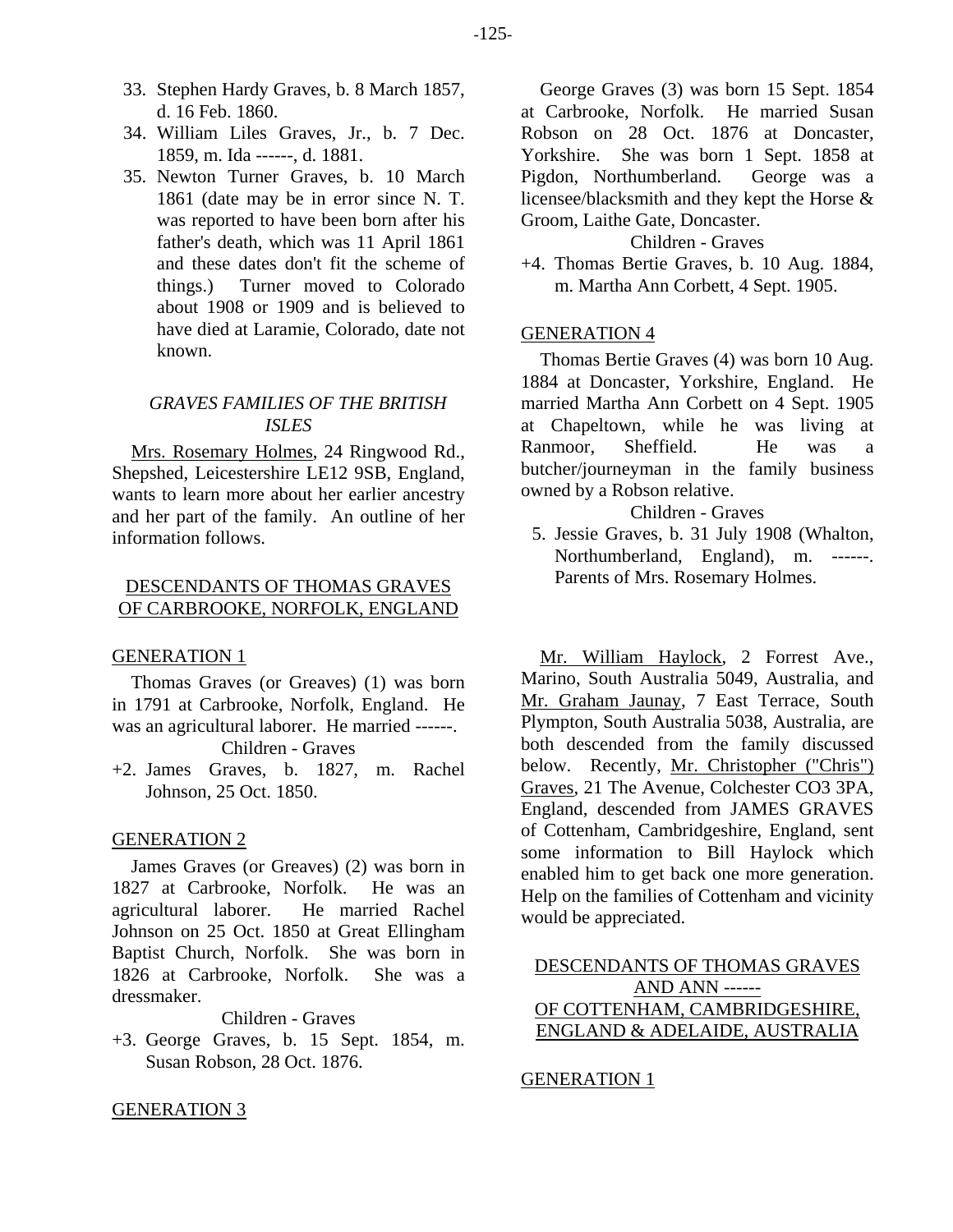Thomas Graves (1) married Ann ------. In addition to John, they probably had 13 other children. (R-1)

Children - Graves

- +2. John Graves, b. 1805, m. Lydia Woods, 18 May 1831, d. 18 May 1877.
	- 3. other children

## GENERATION 2

John Graves  $(2)$  was born in  $1805<sup>1</sup>$  $1805<sup>1</sup>$  in Cottenham, Cambridgeshire, England, was baptized in 1807 in All Saints, Cottenham, Cambridgeshire, and died 18 May 1877 in Adelaide, SA, Australia. He married Lydia Woods, daughter of William Gunnell and Ann Woods, on 18 May 1831 in Milton, Cambridgeshire, England. She was born about March 1809 in Cambridgeshire, baptized in 1810 at Milton, and died 5 June 1886 in Adelaide, Australia. They were both buried in Walkerville, South Australia.

Their daughter, Ann, and her husband, emigrated from Southampton, England in 1853. The following year, John and Lydia emigrated with 6 of their children on the "Pestonjee Bomanjee" or "Prestongee Bomangee". The shipping list for the "Prestongee Bomangee" showed it left Southampton and arrived in Port Adelaide, South Australia on 8 Oct. 1854 with the following passengers:

| Graves | John      | Ag. Lab. |
|--------|-----------|----------|
| 43     | Lydia     |          |
| 37     | John      | Ag. Lab. |
| 17     | Elizabeth | Servant  |
| 14     | Harriot   |          |
| 10     |           |          |
| 7      | Caroline  |          |
| 3      | Ezra      |          |
|        |           |          |

1

On the same ship were the parents of Martin Fullston (Ann's husband), John and Jemima (Watts) Fullston, and 7 of Martin's siblings. They were all from Cambridgeshire.

William

James Graves, the first child of John and Lydia, was married prior to the family migrating. It appears he remained in England.

The 1851 census shows the family living at Back Lane, Cottenham, with children Ann, Elizabeth, Harriet, Caroline, and Ezra. John was listed as agricultural laborer, and they were all born at Cottenham except for Lydia who was born at Milton.

There may be a connection of this Graves family with other Graves families of Cottenham (gen. 269 and gen. 648), and also with the Graves family of Haddenham, Cambridgeshire (gen. 139), since that place is only about 5 miles north of Cottenham.

Children - Graves

- 4. James Graves, b. 1832, m. Mary Pierson, 21 May 1854 (Cottenham Parish Church, by banns).
- +5. Ann Graves, b. 1837, m. Martin Fullston, 14 Feb. 1853.
	- 6. John Graves, b.c. 1837, m. Ellen Briggs, 14 June 1856, d. 1908.
	- 7. Elizabeth Graves, b.c. 1840, m. Henry Packer, 20 July 1859 (North Adelaide, SA).
	- 8. Harriet Graves, b. 1844, m. Thomas Western, June 1865. However, Chris Graves said she married Samuel Rhodes on 11 Nov. 1868.
- +9. Caroline Graves, b.c. 1847, m. John Bounsall Stapleton Crabb, 14 Nov. 1867, d. 29 Dec. 1921.
- +10. Ezra Graves, b. 6 Oct. 1849, m. Sarah Jane Merritt, 22 Jan. 1871, d. 30 Aug. 1908.
- +11. William Graves, b.c. 1853, m(1) Annie Elizabeth Rebecca Martin, 7 Oct. 1874, m(2) Clara Ann ------, d. 14 July 1910. Chris Graves said he m(2) Mary Louisa Philip on 20 May 1886.

<span id="page-5-0"></span><sup>1</sup> According to 1851 English census.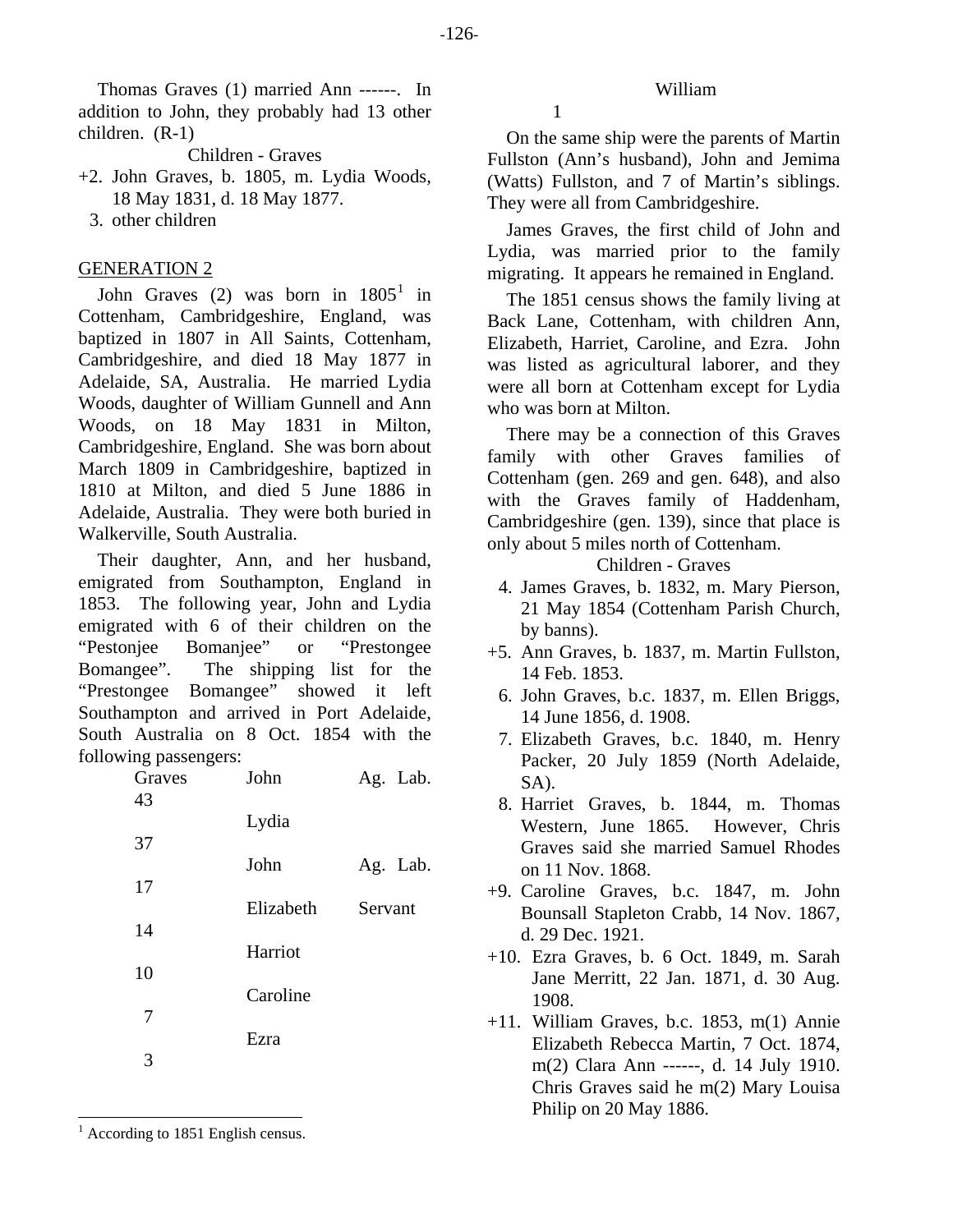12. Bertie (probably Albert) Graves; he was not found in the South Australia birth index, and did not emigrate with the others. Perhaps he was born between other children and died before the family left England.

## GENERATION 3

Ann Graves (5) was born in 1837. She married Martin Fullston, son of John Fullston and Jemmima Watts, on 14 Feb. 1853 at the Parish Church, Cottenham, Cambridgeshire, by banns. He was born in 1832 and died 18 Aug. 1903. The Fullston name is sometimes spelled Fulston, Fullstone and Fullston. Fulstone appears to be the original spelling.

Ann and Martin emigrated from Southampton, England to Adelaide, South Australia on the "Calabar", arriving 1 Aug. 1853. Ann was 18 and Martin 21, both from Cambridgeshire, according to the shipping list.

Birth records for all the children (except Minnie) were from the SA Birth Index, 1842- 1906. The first 3 children were born in Prospect Village, SA, and the others in Gumeracha or North Gumeracha, SA.

Children - Fullston

- 13. Lydia Fullston, b. 29 Nov. 1853.
- 14. Emma Fullston, b. 3 Nov. 1855, m. ------ Hill.
- 15. John Martin Fullston, b. 24 June 1857, m. Christina Selina Battersby, d. 1921.
- 16. James Fullston, b. 6 June 1860, never married, d. 2 Feb. 1862.
- +17. James Fullston, b. 19 Nov. 1862, m. Norah Riordan Reading, 4 Dec. 1880, d. 19 March 1947.
	- 18. Ezra Fullston, b. 15 April 1865, m. Emily ------, d. 20 Feb. 1892.
	- 19. Minnie Ann Fullston, b. 1872, m. ------ Phelps, d. 1927.
	- 20. Ernest Graves Fullston, b. 16 Sept. 1873.
	- 21. Albert Fullston, b. 2 Dec. 1874.
	- 22. Martha Jane Fullston, b. 10 May 1877, m. ------ Phelps.
	- 23. Samuel Graves Fullston, b. 13 June 1878.

Caroline Graves (9) was born about 1847 in Cambridgeshire, England, and died 29 Dec. 1921 in Adelaide, SA, Australia. She arrived in South Australia on the *Pestonjee Bomanjee* in 1854. She married John Bounsall Stapleton Crabb, son of Richard Stapleton Crabb and Elizabeth Foot, on 14 Nov. 1867 in Prospect, South Australia. He was born in Feb 1844 in Liskeard, Cornwall, England, and died 26 May 1919 in Adelaide, SA. They were both buried in West Terrace. His occupation was miller and hotelier. He arrived in South Australia in 1850.

#### Children - Crabb

- 24. Blanche Elizabeth Crabb, b. 28 April 1868 (Murray Flats, SA).
- 25. Lydia Crabb, b. 27 July 1869 (Watervale, SA), m. Edward James Gibson, 27 June 1892 (Adelaide, SA). He was b. 20 Sept. 1867 in Bowden, SA, son of William Gibson and Emily Ellis.
- 26. Emily Crabb, b. 15 Nov. 1870 (Watervale, SA).
- 27. Nancy Crabb
- 28. Percy John Crabb, b. 8 Sept. 1872 (Hoyleton, SA).
- 29. Arthur Charles Crabb, b. 26 April 1874 (North Adelaide, SA).
- 30. Walter Graves Crabb, b. 29 April 1876 (Portland Estates, SA), d. 1944.
- 31. Oscar Taunton Crabb, b. 1 July 1880 (Bowden, SA), d. 1966.
- 32. Mabel Alice ("May") Crabb, b. 9 April 1882 (Ridleyton, SA).
- 33. Herbert George Crabb, b. 6 Dec. 1883 (Henley Beach, SA), d. 1916.

Ezra Graves (10) was born 6 Oct. 1849 in Cambridgeshire, and died 30 Aug. 1908 in Rosewater, SA. His occupation was butcher. He arrived in South Australia on the *Pestonjee Bomanjee* in 1854. He married Sarah Jane Merritt, daughter of Joseph Albert Merritt and Jane Franklin, on 22 Jan. 1871 in SA. She was born 4 Aug. 1849 in North Adelaide, SA, and died 9 July 1915 in Rosewater, SA. They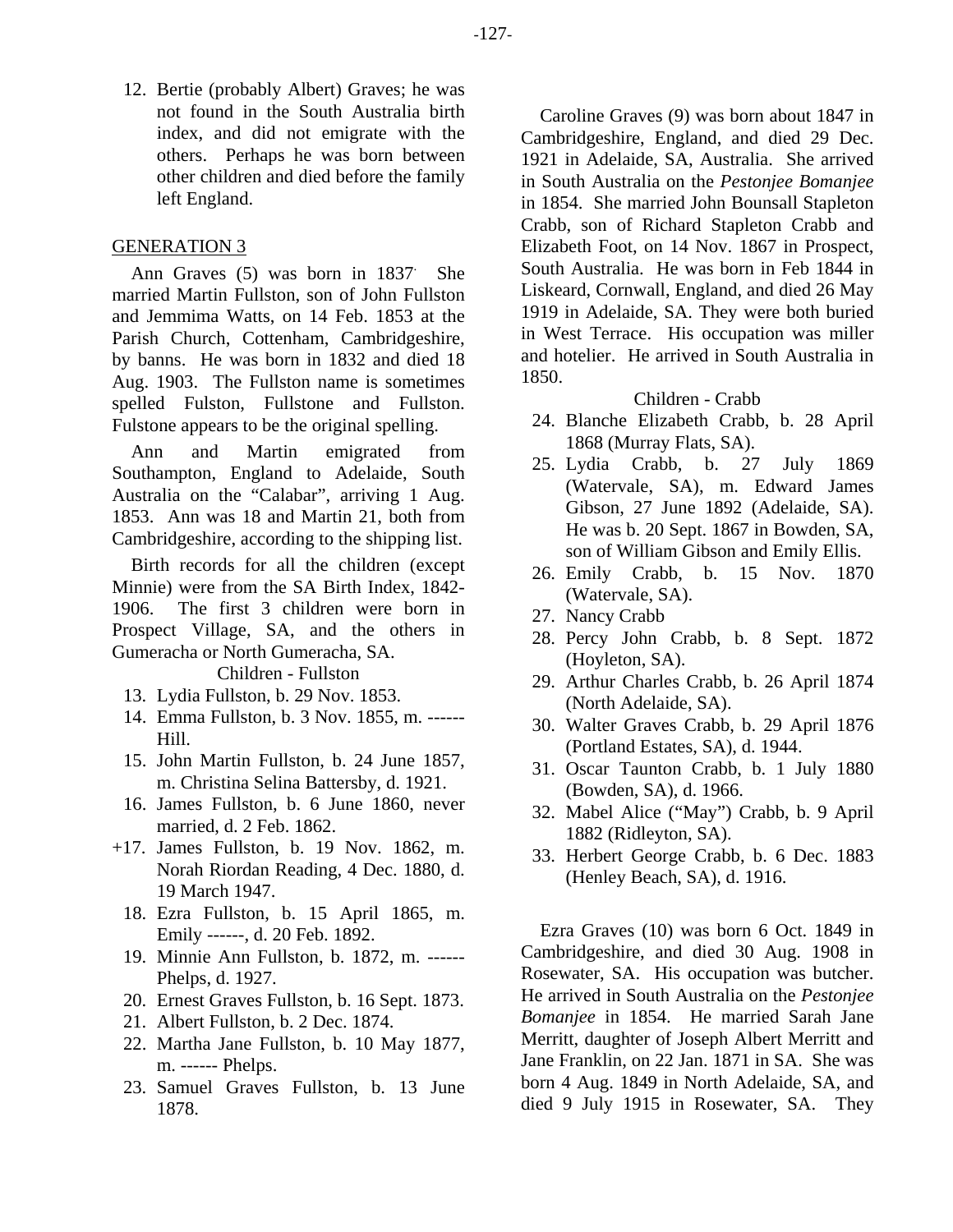were both buried in Cheltenham. All their children were born in South Australia.

Children - Graves

- 34. Alice Maud Graves, b. 29 April 1873, d. 28 Sept. 1938 (Adelaide, SA). Bur. in Cheltenham.
- 35. Ezra Graves, b. 28 July 1875, d. 19 Sept. 1875 (SA).
- 36. Frank Graves, b. 1876, d. after 1915.
- +37. Alfred Ernest Graves, b. 29 March 1880, m. Ada Florence Johnson, 22 April 1903, d. 9 June 1928.
	- 38. Olive Ethelwin Graves, b. 29 July 1886, m. Gerald Marshall Gerard, 3 April 1912 (Alberton, SA), d. 25 Aug. 1974 (Adelaide, SA). Bur. in Cheltenham. He was b. 2 Jan. 1881 in Kensington, SA, d. 9 Sept. 1964 in Cheltenham, SA, bur. in Cheltenham, son of Henry Marshall Gerard and Eliza Fleetwood Lewis.

William Graves (11) was born about 1853 in Cambridgeshire, and died 14 July 1910 in Adelaide, SA. His occupation was storekeeper. He arrived in South Australia on the *Pestonjee Bomanjee* in 1854. He first married Annie Elizabeth Rebecca Martin, on 7 Oct. 1874 in SA. She was born about 1854, and died 28 May 1878 in Adelaide, SA. He second married Clara Ann ------. She was born about 1856, and died 14 July 1932 in Adelaide, SA. They were both buried in Walkerville.

Children - Graves, by Annie E. R. Martin

 39. Eva Amy Graves, b. 13 Sept. 1875 (North Adelaide, SA), m. ------ Peters, d. 1934.

## *NORTHERN GRAVES FAMILIES*

Mrs. Audrey Dodes, PO Box 7, Concord, MI 49237, is not a Graves descendant. She is descended from Jacob Whitcomb, brother of Aurenah or Aurelia Whitcomb who married EDWARD GRAVES on 18 Dec. 1824 in Kortright, Delaware Co., NY.

According to family tradition, the Whitcomb children were orphaned, and Jacob was given a home with a Whitney family. She would like to learn more about this family and the parents of Jacob and Aurelia.

According to Mrs. Veva L. O'Dell, previously of Hanover, MI, but now of unknown address, "Aurelia was one of 5 known siblings. According to my grandfather (deceased), she moved to Indiana and died in Wisconsin. Her 4 brothers, all surnamed Whitcomb, were: Thomas, b.c. 1800, Delaware or Columbia Co., NY; Josiah, b. 1803, Delaware Co., NY; Jesse, b. 1809, Delaware Co., NY; Jacob, b. 5 April 1812, Delaware Co., NY. Thomas and Josiah died in NY state. Jesse and Jacob died in Michigan."

The following item appeared in the *Delaware County Gazette*, Dec. 22, 1824.

Married -- At Kortright, in this county, on Monday the  $18t^h$  inst. By Elder Maybie, Mr. Edward Graves, aged *eighty-five* years, to Miss Aurenah Whitcomb, aged *thirteen* years." (Ages italicized in original notice.) Elder Maybie was Baptist.

Mrs. Dodes sent some records from the town of Kortright, NY:

1800 census, Abner Graves

1810 census, Edward Graves

1820 census, Thomas Graves

1830 census, Thomas Graves

1840 census, no Graves households

Will Book, Orange Graves, died 17 Dec. 1849

ED. NOTE: Based on the ages at marriage, Aurenah was born about 1811 and Edward Graves was born about 1761. Perhaps Aurenah needed a home and Edward needed a baby sitter or someone to look after him.

The Edward Graves in the 1810 census is probably this one. I can't identify him or the Thomas Graves in the 1820 and 1830 census. However, Delaware Co., NY and Abner and Orange Graves are definitely identified with the descendants of immigrant JOHN GRAVES of Concord, MA. Abner Graves is probably the one who was a son of Stephen Graves and Patience Hatch, and Orange Graves was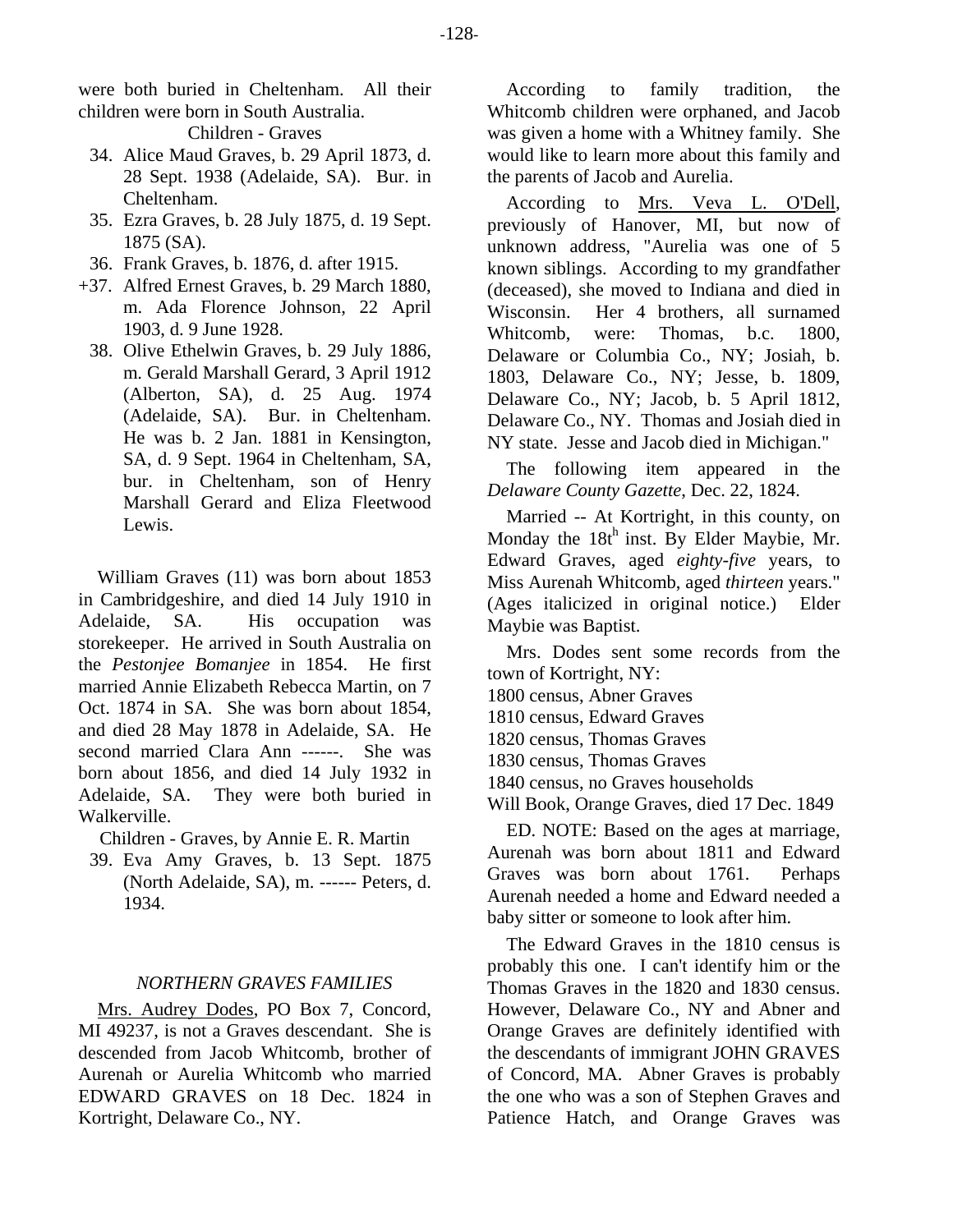probably the one b. 1783 and m. Aurelia Sykes, son of Ezekiel Graves.

My guess is that Edward Graves was descended from John Graves of Concord also. Can anyone identify him or provide more information?

## *SOUTHERN GRAVES FAMILIES*

Mrs. Betty W. Hibbs, 11920 Louisville Rd., Cox's Creek, KY 40013, is still looking for the ancestry of her JOHN GRAVES who married Peggy ------. Mrs. Athna May Porter, P.O. Box 30654, Billings, MT 59107-0654, is also descended from this part of the family. The first 3 generations of information that I have received are below. This family is almost certainly descended from Capt. Thomas Graves of VA.

# DESCENDANTS OF JOHN GRAVES AND PEGGY ------ OF FAYETTE CO., KY

## GENERATION 1

John Graves (1) died by 1810, as indicated by the marriage of his daughter, Elizabeth Graves. The license also states that she is a daughter of John Graves. John married Peggy ------. Her maiden name may have been Mason or Whitesides. She was born 14 Feb. 1766 and died 9 Jan. 1833.

There was a James Graves, born about 1765, descended from Capt. Thomas Graves of VA, who moved from VA to KY, and had a daughter, Mary Ann, who married William Whitesides. James had a brother John Graves who might have been this John. This John Graves (brother of James) was a son of Thomas Graves and Elizabeth ------ of Culpeper Co., VA, and a grandson of John Graves and Frances ------. John Graves (brother of James) had at least one child, Mary ("Polly") Graves, born about 1797, who married W. W. Graves. It is interesting to note that Thomas Graves (born 1747), an older brother of James and John Graves, may have had a second marriage to a Mary Mason, since the Mason name is connected with the family in this genealogy. If this is the correct John Graves, the descent from Capt. Thomas Graves is: Thomas<sup>1</sup>, John<sup>2</sup>, Thomas<sup>3</sup>, John<sup>4</sup>, John<sup>5</sup> m. Frances ------, Thomas<sup>6</sup> m. Elizabeth  $---, John<sup>7</sup>.$ 

Another Graves family that moved from Fayette Co., KY to Cumberland Co., KY was that of Thomas Graves who married Mary Chilton: Thomas<sup>1</sup>, John<sup>2</sup>, Thomas<sup>3</sup>, John<sup>4</sup>, Thomas<sup>5</sup> m. Ann Davenport, Rice<sup>6</sup>, Thomas<sup>7</sup> m. Mary Chilton. Although closely related to the John<sup>7</sup> Graves in the preceding paragraph (2nd cousins) this does not seem to be the family of the John Graves who married Peggy.

The names and birth dates of the children listed below are from an old Bible in the possession of Betty W. Hibbs.

## Children - Graves

- 2. Elizabeth Graves, b. 16 March 1788, m. Charles Whitesides, 30 April 1810 (Fayette Co., KY). They had 5 children born in Fayette Co., KY, then moved to Cumberland Co., KY in 1819, and had 5 more children. They then moved to Sangamon Co., IL in 1831.
- 3. William Graves, b. 7 Feb. 1792.
- 4. Patty (or Polly?) Graves, b. 17 Jan. 1794.
- +5. Nancy Graves, b. 4 Feb. 1796, m. Edmond Clark, 15 Sept. 1817.
- 6. Thomas Graves, b. 4 April 1799.

## GENERATION 2

Nancy Graves (5) was born 4 Feb. 1796 in Fayette Co., KY. She married Edmond Clark, son of James Clark and Susannah Ellis, on 15 Sept. (or 17 Feb.) 1817 in Fayette Co., KY. He was born 23 March 1789 and died in 1866. His will was made in Edgar Co., IL.

The information on his family is from his will, Bible records, will and settlement of Thomas Ellis, Maple Grove Cem., and Fayette Co., KY court records.

Children - Clark

- +7. Alexander Clark, b. 1 July 1818 (Oldham Co., KY), m. Nancy Newcomb.
- 8. Polly Clark, m. ------ Sommerville.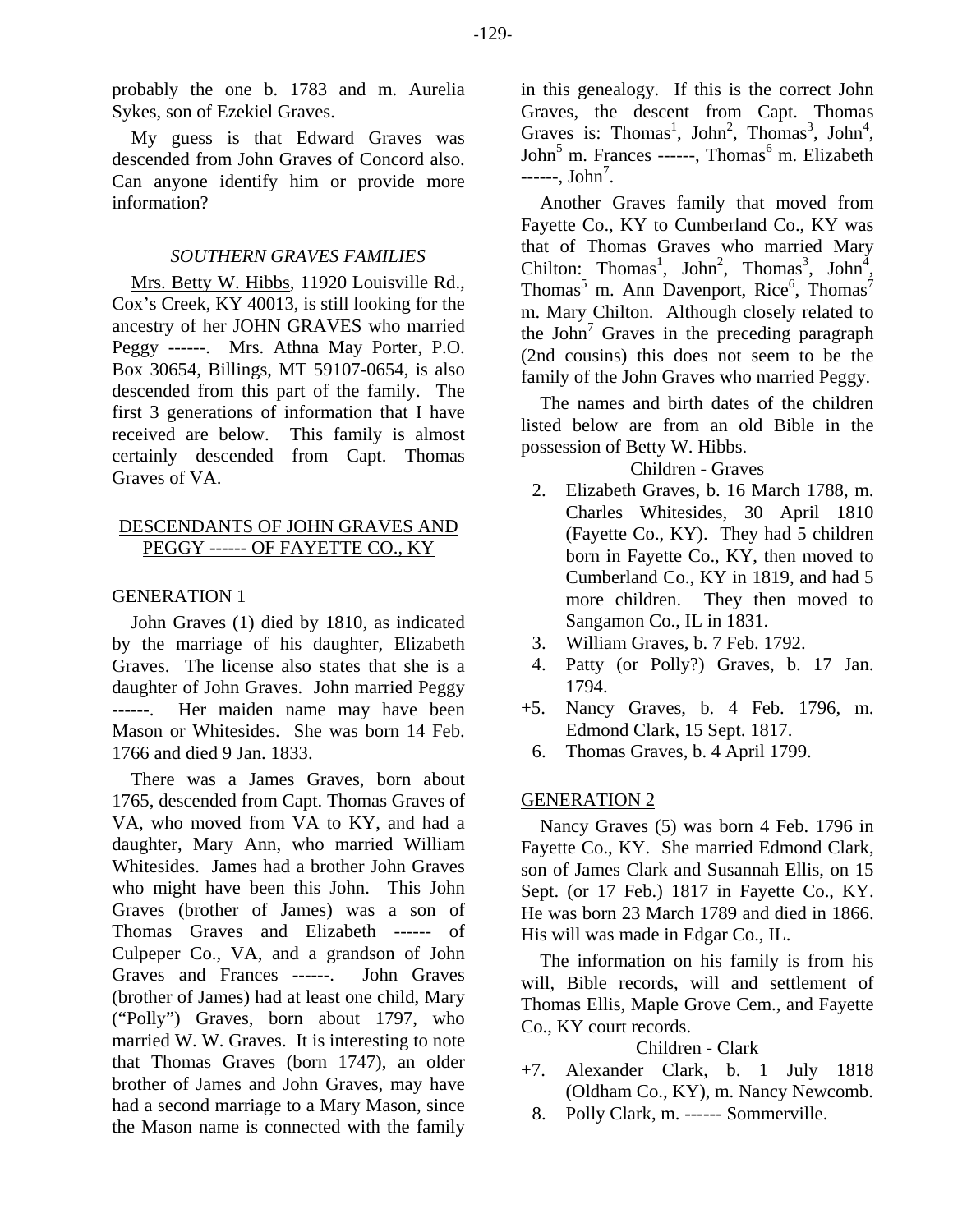- +9. Marinda Clark, b. 17 Aug. 1823, m. Pembroke S. Whitesides, 4 Oct. 1846, d. 1904.
	- 10. James Clark
	- 11. Susan Clark, m. John M. Leggate.
	- 12. Elizabeth Clark, m. William Nuckles.
	- 13. Emily Clark, m. Simpson Thompson.
	- 14. Lucy Clark, m. Lafayette Scott.
	- 15. Granville Clark

#### GENERATION 3

Alexander Clark (7) was born 1 July 1818 in Oldham Co., KY. He married Nancy Newcomb in Edgar Co., IL.

Children - Clark

- 16. William Clark
- 17. Edmond Clark
- 18. Nancy A. Clark
- 19. Christina Clark

Marinda Clark (9) was born 17 Aug. 1823, and died in 1904 in Bloomfield, Nelson Co., KY. She married Pembroke S. Whitesides, son of Ephraim Whitesides and Louisa Linville, on 4 Oct. 1846 in Fayette Co., KY. He was born 6 March 1820 in Clark Co., KY, died 26 May 1891 in Bloomfield, Nelson Co., KY, and was buried in Old Bloomfield Cem. He was a farmer, and belonged to the Christian Church.

Children - Whitesides

- 20. Thomas Ellis Whitesides, b. 25 Aug. 1848, m. Elizabeth Corbin, 1872 (Henry Co., KY).
- 21. Albert Linville Whitesides, b. 29 June 1850, m. Emma Stone, d. 1930.
- 22. Mary Louisa Whitesides, b. 2 June 1852, m. Joseph Henry Maddox. Bur. Shelby Co., KY.
- 23. Ann Eudora Whitesides, b. 9 Nov. 1856, died 11 months later.
- +24. William Pembroke Whitesides, b. 28 Aug. 1858, m. Catherine Bell Stone, d. 7 March 1913. Bur. Maple Grove Cem., Bloomfield, Nelson Co., KY.
	- 25. John Whitesides, b. 23 Jan. 1863, d. 22 Nov. 1889. Bur. Maple Grove Cem., Bloomfield, Nelson Co., KY.

Mrs. Ann Davis, 3914 West Franklin St., Richmond, VA 23221 (addavis@erols.com), is looking for the ancestry of the HENRY GRAVES discussed below.

## DESCENDANTS OF HENRY GRAVES AND ELIZA LAVANIA BRYANT OF KY & FL

#### GENERATION 1

Henry Graves (1) was born about 1855 in KY. He married Eliza Lavania Bryant. She was born about 1863 in FL. This family was in Florida in the 1900 census with daughters named Norma, Zeda (or Zader), and Icie. Eliza married second William Andrew Hughes.

Children - Graves

- 2. Norma Graves
- 3. Zeda (or Zader) Graves
- +4. Icie Graves, m(1) Richard Earle Baldridge, m(2) Jessie Mays.

#### GENERATION 2

Icie Graves (4) first married Richard Earle Baldridge. She married second Jessie Mays. Children - Baldridge

 5. James Henry Baldridge, b. 31 Oct. 1917, m. ------. He was raised by his grandmother Eliza.

## *CAPT. THOMAS GRAVES OF VA*

Mr. Charles B. Severs, 1208 Potomac Pl., Louisville, KY 40214 (s9359338@aol.com), is descended from Capt. THOMAS GRAVES of VA via:  $John^2$ ,  $Thomas^3$ ,  $John^4$ ,  $John^5$  m. Frances ------,  $Elizableth<sup>6</sup>$  m. William Sandidge, (7) Mildred Sandidge m. John Hall, (8) Elizabeth Graves Hall m. John Keene, (9) Robert Keen m. Elmira Carr, (10) Louisa Jane Keen m. Ludwell McKay Tutt, (11) Mary Eleanor Tutt m. Edward Wood Puckett, (12) Iona Otis Puckett m. Charles Slaughter Martin,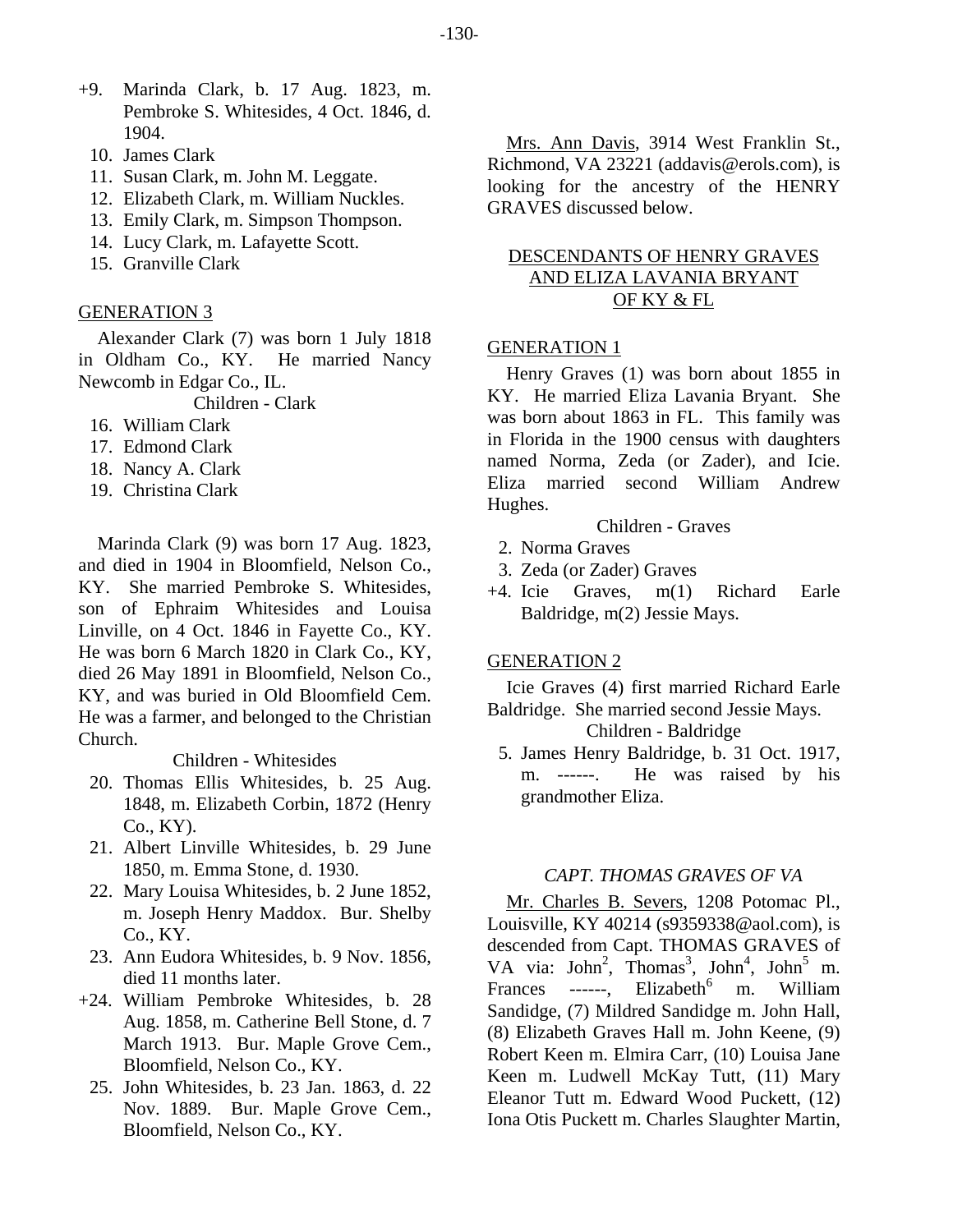(13) Eleanor Martin m. Hugh Barret Severs, (14) Charles Byrne Severs m. Carol Lee Weber.

He is also descended from MARY GRAVES who married Richard Parks. Her line of descent is the same as above through John<sup>5</sup> m. Frances -----, then James<sup>6</sup>, Mary<sup>7</sup>. Information about the family of James Graves is in the next paragraph.

James Graves (276) was born by 1722 and died in 1781. He married Sarah ------. James left a will, recorded in Culpeper Co., Va., Book B, p. 416, bequeathing to the following: son John; daughter Mary, wife of Richard Parks; daughter Jael, wife of William Jones. Also mentioned was James Parks as executor, and son John who married Lucy Farquson 10 May 1772 (*Genealogical Notes*, by Slaughter). Children - Graves

- +682. Mary Graves, m. Richard Parks, c. 1765.
- +683. Jael Graves, m. William Jones.
- +684. John Graves, b. 4 Sept. 1745, m(1) Lucy Farquson, 10 May 1772, m(2) Catherine West, 1795, d. 24 June 1824.

Charles Severs would like to have more proof that this Mary Graves is really a daughter of James and James is really a son of John Graves and Frances.

### **NAME INDEX FOR 1998**

The number following each name is the page number in the 1998 newsletter where the name is found. All names are indexed, not just those of Graves descendants. If a name appears more than once on a page, it will only be shown once in the index for that page.

| Abernathy, Carissa Belle, 67 | Meads, 92                | Auten, Emma Luthera, 39      | Festus, 18                 |
|------------------------------|--------------------------|------------------------------|----------------------------|
| Elvis Alamo, 66              | Meedes, 92               | Richard Allen, 55            | Ida Pearl, 18              |
| Henry, 66                    | Meedes P.,93             | Avers, Johnny, 64            | James F., 16, 17, 70       |
| Ida Lee, 66                  | Moses, 92                | Steven Douglas, 64           | John N., 18                |
| John F.,66                   | Orpha,92                 | Bailess, Charles Lee, 69     | Mary, 18                   |
| Matthew, 66                  | Richard, 90, 91, 92, 93  | Bailey, B. D., 46            | Mittie Bell, 17            |
| Mattie J., 66                | Robert, 94               | Buddy, 64                    | Ollie M., 17               |
| Olna,66                      | Roger,8                  | Charles, 64                  | Richard, 16,70             |
| Rachall, 66                  | Sarah, 92                | Laura, 87                    | Sidney Lonzo, 17           |
| Robert C., 66                | Susan, 91                | Mr.,81                       | Silas Elbert, 16,70        |
| Walter, 66, 67               | William, 92              | Nancy Jane, 44               | Silas Everett, 18          |
| William Henry, 66            | Andrews, William, 111    | Sue Ogden, 77                | Tena Elizabeth, 17, 18, 70 |
| Adams, Lucy, 96              | Anthony, Eliza, 34       | Bainbrigge, Edmonde, 31      | Thomas H., 17, 18, 70      |
| Alexander, Jane, 91          | Miss, 6, 7               | Baker, Jinny, 113            | Tommy, 18                  |
| Allen, Anne Maria, 8         | Anton, Gayleen Anne, 64  | Joseph, 88                   | Walter K., 18              |
| Anthony Pierce, 7,8          | Appleby, Kay, 77, 94     | Kenneth D., 98, 113          | William Earl, 18           |
| Henery Gorden, 63            | Sandra M., 77, 94        | Mary, 4                      | William Richard, 17,70     |
| John,7                       | Ard, Joe, 62             | Rebecah A.,88                | Willis E., 17              |
| Robert,7                     | Armbruster, Joseph, 35   | Richard S.,46                | Banks, Henry T., 1         |
| Allphin, Susan, 124          | Louisa, 35               | Baldridge, James Henry, 130  | Jacqueline A., 1           |
| Susanna, 123                 | Arnett, James, 95        | Richard Earle, 130           | Barber, Wanda, 11          |
| Ammons, John Allen, 47       | Susan, 95                | Baldwin, Aurelia Almira, 104 | Barker, Anne, 5            |
| Anderson, Alice, 92          | Thomas, 95               | Ballard, Amanda, 115, 116    | William, 5, 6              |
| Allis, 92                    | William, 77, 95          | Minerva, 93, 116             | Barless, Jack, 56          |
| Anna, 92                     | Arrington, J. T., 90, 91 | Minerva A., 115              | Barless, John David, 56    |
| Edy, 92                      | Joe N., 90, 91           | Ballenger, Julia, 20         | John Gilbert, 56           |
| Esther, 92                   | Arthur, Robert, 33       | Ballinger, Elizabeth Ann, 60 | Mildred, 56                |
| Jane, 92                     | William, 33              | Balmer, Roxann, 29,40        | Barlow, Nancy, 93          |
| Joanna, 7,8                  | Ash, Robert, 38          | Baltsa, Agnes, 52            | Barnes, Alexander, 12      |
| Joel, 92                     | Ashby, Londa B., 46      | Bandy, Carey, 18             | Gary, 85                   |
| Mary, 90, 92, 93             | Ashworth, Peter, 62      | Dickie, 17                   | Nathaniel, 39              |
| Mead.92                      | Atkinson, Ada, 59        | Elbert H.18                  | Susan.12                   |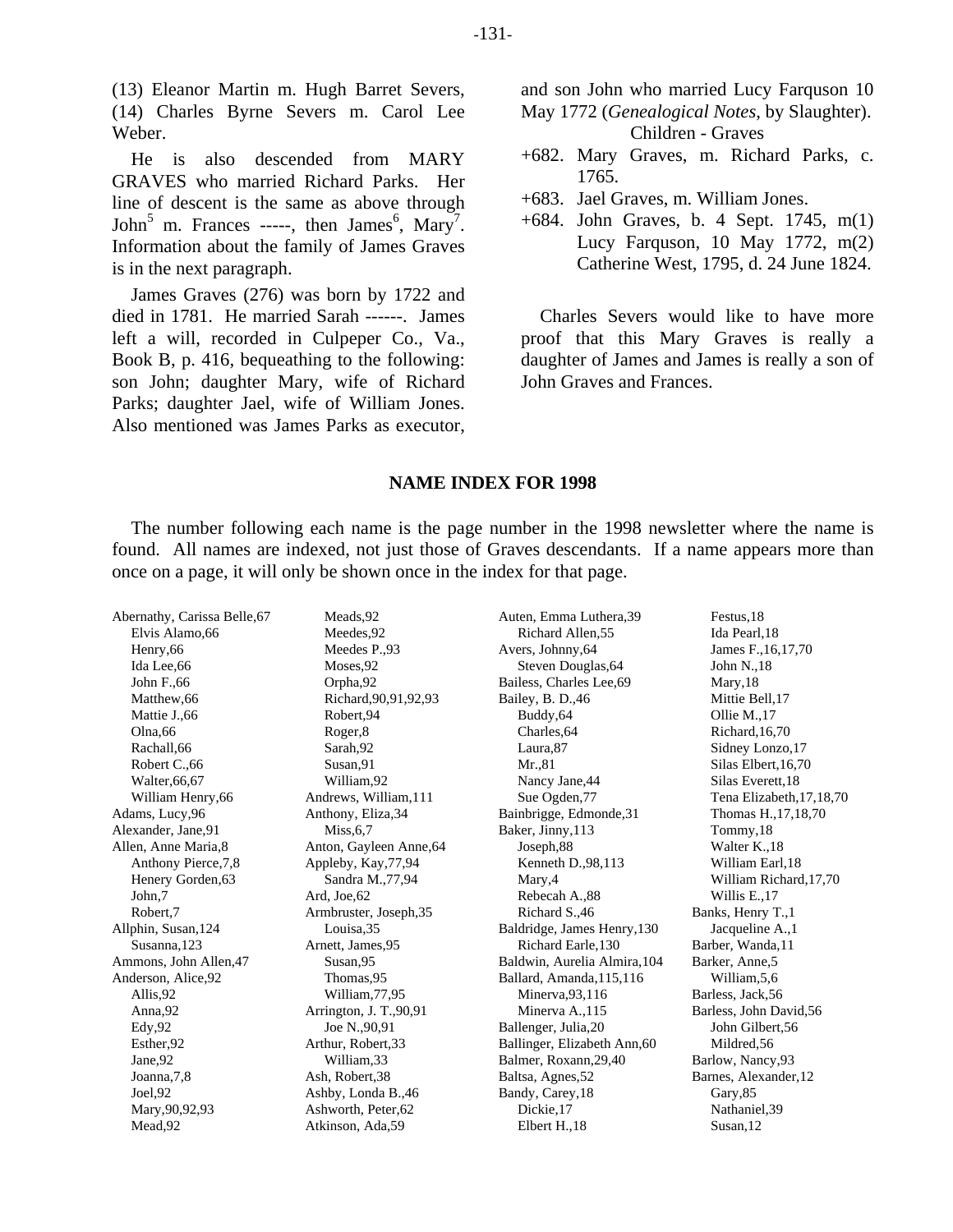Barnett, John,48,72 Thomas,48,72 William,48,72 William Graves,48,72 Barrington, Edward,8 Barstow, Margaret,12 Bartholomew, Isaac,14 Lucius,34 Samuel,34 Bartlett, Nathan,124 Bartley, Cecile Marguerite,56 Doris Edith,56 Evelyn Beatrice,56 Henry Powell,56 Iris Dora,56 Violet Clara,56 Barto, George,112 Helen,112 Nellie,112 Bates, F. A.,5,29 Battersby, Christina Selina,127 Bayne, Mr.,11 Bean, Elizabeth,15 Becco, Evelyn Louise,63 Beckett, William,115 Beckham, James,68 Bell, Ellen Mabel,79 Mr.,81 Thomas,62 Bellegard, Felicity,119 Benedict, Mary Inez,39 Bennett, Chester H.,104 Eola Mercy,102,104 John,112 Laura E.,38 Mary,124 William G.,112 Benson, Frank Taft,79 Benton, Billy Graves,77 Bequette, Augustus Dodge,103 Elizabeth Piety,103 James Clark,103 Mary Cora,103 Paschal,102,103 Bergfeld, Carol Ann,85 Berrett, Marian,79 Berriman, William,111 Berry, Joe,104 Berryman, William,109 Bickett, Henry,94 Billings, Warren,54 Black, Addie Mary,21 Catherine,16,19,20,70 Caty,19,20,21 Cristena,16,70 John Michael,21 Kathleen,20 Mary,124 Michael,20,21 Polly,124 Tena,70 Blackstock, Margaret Owen,93 Blagburn, Robert G.,12

Blaisdell, Martha,101

Blake, Elma,105 Blakely, Fannie,39 Blanchard, Peter,33 Blankenship, Aggie,16,70 Blanton, Dennis,53 Bledsoe, Judie,62 Bliss, Bradley,89 Joel W.,89 Lois,89 Bloom, Barbara Graves,98 Blower, John,109,111 William,111 Blunt, Dolly,96 Dorothy,96 Richard,96 Blust, Mona,4 Boadle, Mr.,81 Boardman, Judith,14 Bobo, Birdie Ethel,67 Boling, Michael J.,57 Bond, Julian,76 Booher, Chris,119 Boone, Betty Ann,62 Bordes, Jacqueline,103 Borrum, John,92 Botetho, Louis Leroy,85 Bouldin, Green,94 Bowen, Ken,90,91 Bowers, John,59,61 Bowker, Bathsheba,89 Mary,88 Bowley, William,59 Bowman, Joel J.,16 Bowser, John,83 Boyce, Della,38 Brachman, Valeria,116,117 Brackin, Adeline,20 Henry B.,20 Bradley, Brandon Scott,51 Jane M.,51 Jennifer,51 Scott,51 Braley, Agnes Florence,38 Agnes J.,39 Albert Whitcomb,39 Alden Clifton,38 Alice Amanda,39 Alson Henry,38 Ann,36 Benjamin Franklin,39 Carlton,36,38 Claude Arthur,39 Dora,39 Edgar Rice,38 Edna Lurenda,39 Ellen Ann,38 Elmer Zebulon,39 Emeline,36 Eva Anne,39 Frank Titus,38 Fred Alonzo,38 George C.,38 George Washington,36,39

Henry J.,36

Jane Louisa,38 John,36 John Clifton,38 Joseph,36,38 Joseph Guy,39 Julia B.,38 Julina,36,38 Julina Lodency,39 Laurinda,38,39 Lillian Betsey,38 Louisa Maria,36,39 Lucy Maria Braley,38 Mary,39 Mary E.,38 Mary Loretta, 36, 38 Nathan Charles,39 Otis Grant,39 Pamela,39 Roxanna,36 Viola,39 Walter A.,39 Weltha R.,38,40 Wilbur Clifton,39 William Carey,39 Branch, John Thomas,69 Brandon, Nancy,24 Brett, Mary,6 Briggs, David J.,63 Ellen,126 Brigham, Thomas,31 Brillhart, Mary Helen,99 Minnie,99 Brockert, Mary Ellen,62 Brooke, Charles Llewellyn,39 Brookshier, Ima Deloses,64 Raymond Newton,64 Brookshire, John,64 Brothers, Phyllis,59 Brough, Mr.,81 Brown, Andrew Henry,68 Bill,120 Doris Jean,117 Ephraim,46 Jerry,82 John A.,67,68 John H.,68 Mary E.,12 Mary Elizabeth,69 Mary Frances,67 Stephen,52 William F.,68 Brownfield, Richard,31,32 Bruce, Daniel,89 Ruth,89 Brundage, Clarissa,14 Bryant, Agnes,85 Eliza Lavania,130 Gladys Mae,41 Buckler, Anne,94 Mary Mayola,118 Nancy,93,94 Richard,94 Robert,94 William Robert,94

Budd, Richard,83 Bufierre, Alexander,61 Bull, James,6 Margaret,6 Buller, Marilyn,64 Bulyea, Abigail,85 Elizabeth,84,85 Henry,85 Burba, Cynthia Ann,116,118 Burdette, William,111 Burdon, Symende,31 Burland, Robert,31 Burnham, David,14 Mary,14 Burns, Lula Lee,118 Burr, Viola,104 Burrough, John,32 Burton, Lidea,57 Burwell, William Armistead,48,72 Bush, Ralph Royal,12 Butcher, Treva Joyce,63 Butchvarov, Suzanna Graham,55 Butler, Charles H.,12 Bymun, Jean,65 Caddick, Jane,78 Caldwell, Nancy J.,45 Camfield, Minnie Ament,46,47 Campbell, Alexander,68 Ann,66,67,68 Joyce Ann,63 Cannon, Margaret,39 Canwell, Janice,119 Captain, Donald Altroise,36 Virginia,35 Card, Althea,78 Caris, Priscilla J.,77 Carle, William,31 Carlson, Michelle A.,15 Carmody, Frank,104 Carpenter, Kenneth Mosher,79 Mabel,79 Carr, Elmira,130 Cartner, Roseanna,64 Castele, Alexander,6 Elizabeth,5,6 Caunt, Mary,58 Caywood, Alva E.,28 Chambers, Elizabeth,58,59 John,31 Chambless, Rosa,22 Chambliss, William,96 Chandler, James H.,95 William Henry,95 Charette, Stella Cora,11 Cheatham, Ruth,69 Checketts, Lloyd Sylvester,79 Cheney, Charlie,86,87 Homer,87 Mr.,55 William,87 Chenoweth, Betsy,124 Cheshire, Lucy,99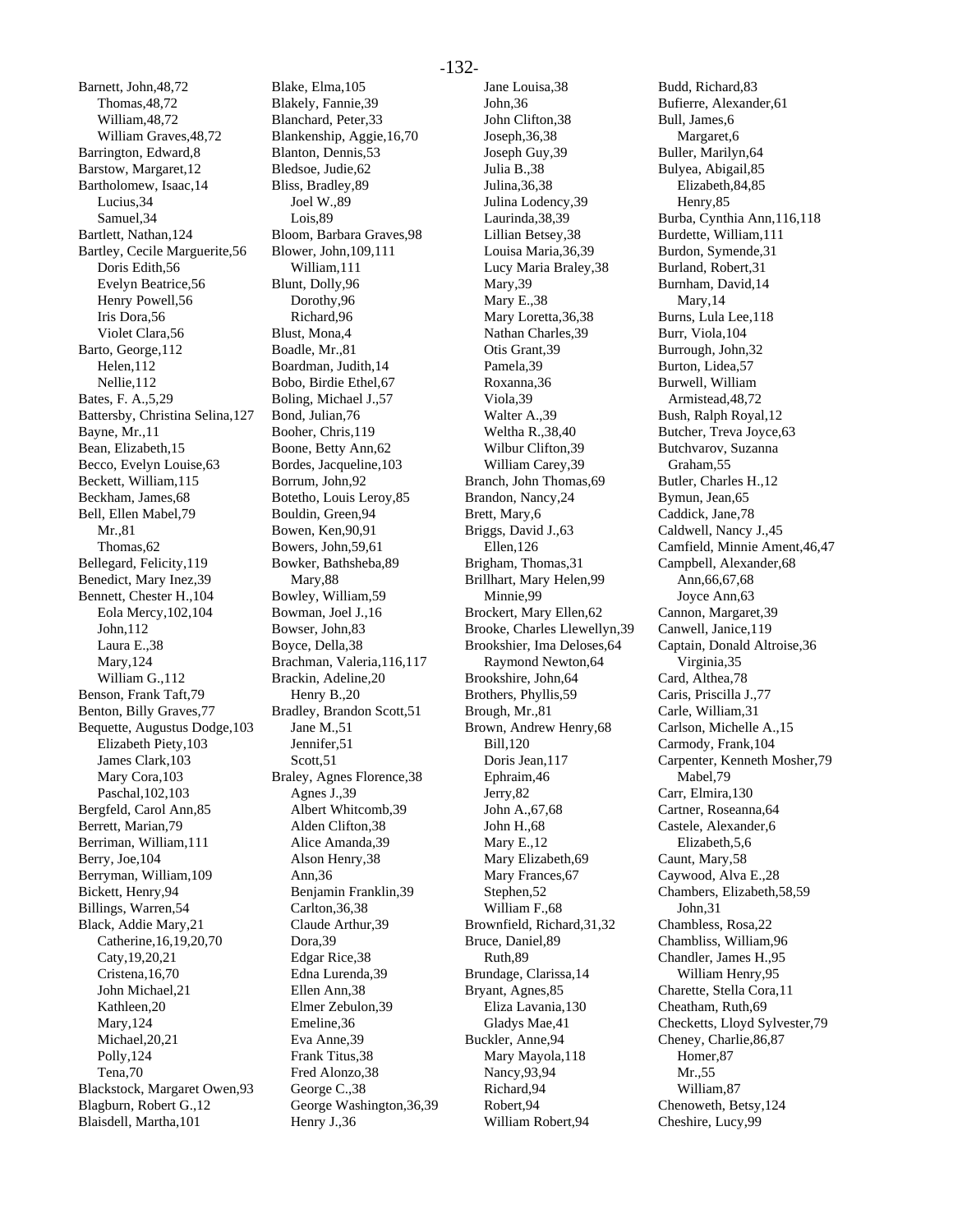Childers, Lucy,124 Sally,124 William,124 Childs, Ann,38 Chilton, Mary,129 Chinn, Elijah Pendleton,46 Christmas, John,48,72 Martha,48,72 Church, John,13 Cianco, Carrol Frances,63 Cissell, Mary Lena,115,116 Teresa Payne,115 Clark, Alexander,129,130 Alexander Russell,102,104 Alice Collier,61 Belle,102 Charles,21 Christina,130 Daniel Murphy,102 David E.,11 Deanna Jean,85 Edmond,129,130 Elizabeth,130 Emily,130 Eva,103 George Aiken,103 Grace,103 Granville,130 Harry Alexander,104 Hazel Ray,104 James,129,130 James Thomas,102,104 John W.,40 Joseph Thomas,101,102 Kissi Anne,20 Lucy,130 Marinda,130 Martha Lovina,102,103 Mary Isabelle,102 Mattie,103 Nancy A.,130 Polly,130 Richard,21 Robert Franklin,102,103 Ruth,12,13 Susan,130 Tom,102 Valeria,104 William,130 William Lewis,102 Clarkson, Tom Dominic,117 Clay, Dicey,90 John,90 Rhoda,4,90,91 Thomas,90 Clemmons, Martha,91 Closser, John,36 Julia Mae,35,36 Cluley, Sarah Priscilla,78 Coble, Albert Vernon,65 Cynthia,65 Dorthea,62 James Henry,65 Lucian,65

Turley,62 Cochnower, George,103 Cogswell, Isaac,89 Colby, Ira,12 Cole, Jane,39 Myrtle,22 Coleman, Frances,22 John,22,23 Collier, Archilles,69 Rosa Ann Hight,68 Rosa Anna,69 Rosanna,69 Collins, Ward,114 Wilkie,56 Compton, Caroline Elizabeth,56 John,56 Conely, Anne Marie,117 Cooper, Betty,100 Elizabeth,100 Ruth,58 Susan,95 Susan Ann Kell,95,99 William,100 Copeland, Mary,3,44 Corbet, Mary,115 Corbett, Martha Ann,125 Corbin, Elizabeth,130 James,17 Cotter, Mr.,81 Cottom, George,6 Cottons, Susan,75 Coulburn, Isaac,35 Coutenay, Caroline Elizabeth,56 Cowper, Mary,82 Cox, Burnadette,63 Crabb, Arthur Charles,127 Blanche Elizabeth,127 Emily,127 Herbert George,127 John Bounsall Stapleton,126,127 Lydia,127 Mabel Alice,127 May,127 Nancy,127 Oscar Taunton,127 Percy John,127 Richard Stapleton,127 Walter Graves,127 Crabtree, Alfred,115 Tricie Ann,115 Crampton, Mr.,14 Crane, Arthur Eaton,25 Crashaw, Miles,3 Richard,3 William,3 Crawford, Floyd,103 Crawshay, Richard,3 Creasy, Thomas,20 Crews, Nan,69 Crohn, Arnold,60 Croshaw, Katherine,3 Crossling, Eliza Ann,23

Crouch, Charles Wiley,102,103,105 Eleanor Lovina,103 Etta,117 Francis Asahel,103,105 Frank Leslie,103 Frank Sherman,101,103 Jessie Rachel,105 Lelia Grace,105 Crowell, Eugene,88 Oren L.,88 Cruise, Virl,41 Cummings, Conrad,52 Cunningham, Amelia,95 Nicky,10 Cura, Jose,52 Curtis, Lewis,47 Lewis Hayden,47 Cyrus, Enock,102 Henry Enoch,102,104 James William,102 John,101,102 Libbie,102 Lovina Graves,99 Martha Rebecca,102 Mary Anna,102,104 Nettie Irene,104 Rachel Elizabeth,102 Sarah Grace,102,103,105 Daniel, Nancy,23 Dare, Ananias,53 Eleanor,53 Virginia,53 Davenport, Ann,71,94,95,129 Davis, Amyas,7 Ann,130 Dan,62 Dennis,62 Dottie Marie,62 Eloise,119 Gracie,78 John,118 Julia,7 Maria,7 Mildred Lillian,62 Nancy Jane,80 Nannie E.,80 Nellie Permeneio,62 Sarradah Madeline,62 Temple H.,80 Day, Eliza,39 Lynne E.,74 Dean, Thomas,95 DeAngelis, Hannah LeMoyne,14 Dearborn, David Curtis,25 Deceer, Frank,102 Deeley, Charles Ernest,34 Lorna,34 DeFreitas, Jane,74 Wyatt Ashbey,74 Degnan, William A.,115 Delaney, John,44 Sarah,44

Deming, Abigail,14 Anna,14 Charles,13,14 Daniel,14 Edna,89 Elizabeth,14 James,14 Jonathan,13,14 Lydia,14 Samuel,14 Sarah,14 Stephen,14 Denby, Ann,58 Denke, Anna Elizabeth,18 Denning, Susanna,19 Derenzi, Benjamin,6 Deville, Deterville,119 Sally,119 Sara Jane,119 Devoe, Merle,50 Dewey, Huldah,14 DeWitt, Ester,19 Dextater, Everett E.,105 Dickerson, Georgie,18 Dickey, Miticia,68 Dickson, Elizabeth Jackson,66 Thomas,83 Dietz, Bill,120 William,120 Dittrick, Mary,112 Dodes, Audrey,128 Dodge, Elizabeth Piety,103 Doggett, Winifred Graves,95 Domingo, Placido,52 Dorsey, Frances Christine,85 Frank,85 Doss, Azariah,21 Gilbert,47 James,21 Douglas, Mary Ann,55,77,86 Stephen A.,55 Doull, Nellie Graves,61 Dover, Henry,82 Dowell, Jimmy E.,2 Downs, Emma S.,36,37 John,36 Doyle, Raymond Francis,42 Dozier, William,63 Draper, Sophia,83 Drew, Effie Elizabeth,14 Drushel, Edna,75 Dudley, Pernecy Jane,79 Dukes, Elizabeth,45 Dulaney, Daniel,44 Ephriam,44 Gabriel,43 George Nelson,44 Hurtha Ira,44 John,44 John Mark,44 Joseph R.,43,44 William P.,44 Dunaway, Charles,90 Durgin, Mary Badcock,12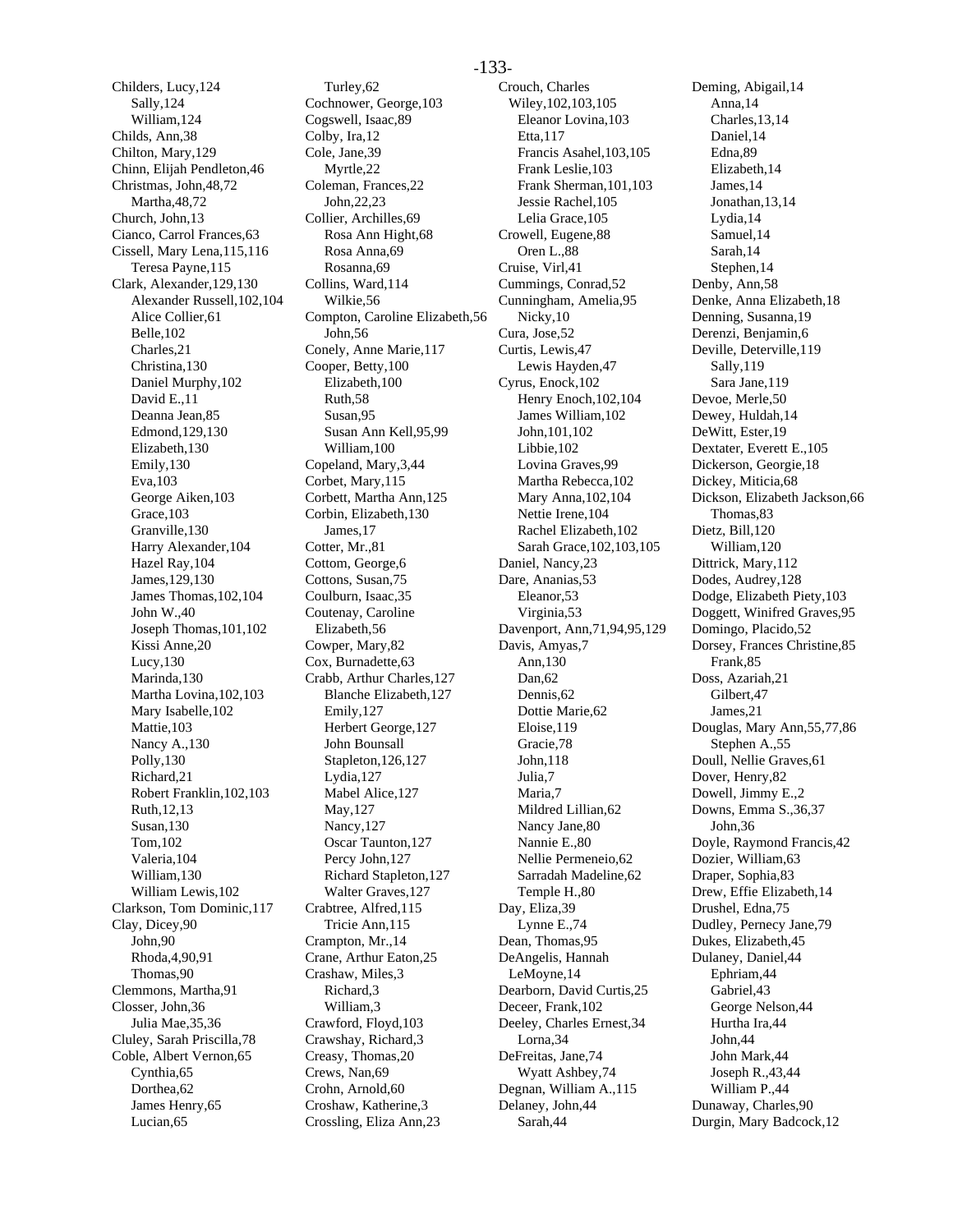Durning, Susan,19 Dutcher, Rachel Wiley,103,105 Dyer, Richard,51 Eames, Aerial Guy,79 Catherine Mary,78 Catherine May,79 David Cullen,78,79 David Greaves,79 Edward,79 Elizabeth Greaves,79 Ilah,79 Joseph Leland,79 Nathaniel Howard,79 Rebecca May,79 Rowland,79 Sarah Greaves,79 East, Thomas,94 Easter, Joanna Elizabeth,18 John Cooper,18 Samuel Booker,18 Eaton, Amy,68 Edelen, Carolyn,115 Elizabeth,114 Edgett, John,84 Peter,84 Edmunds, Margaret,8 Edwards, Elizabeth Jane,62 Martha Annie,44 Sylvia,58 Efland, Sarah,65 Egbert, Elsie Calysta,79 Eisenman, Katherine,85 Elam, Frances,24 Phoebe,24 Elder, Mary Eliza,37 Molly,37 Elliott, Wendy,88 Ellis, Anna Humphrey,88 Emily,127 Susannah,129 Thomas,129 Ellison, Mary M.,55 Elly, Sally,8 Sarah,7,8 Emmons, Marion R.,12 Ennis, Mr.,68 Epes, William,109 Erickson, Joan,4 Essary, Don,16 Estes, I'Della Effie,22 John H.,22 John Henry,22 Lydia Alice,38 Vaudie Lee,22 Evans, Elizabeth H.,71 Failor, Elmer Judson,38 Harlan Justin,38 Fairchild, Theodore Tracy,104 Fairechild, Thomas,58 Faison, Caroline,120 Farnham, Peter,88 Farnum, Peter,88 Farquson, Lucy,131 Farrar, Kathryn,48,72

Farrell, Maime,35 Mary,35 Farris, Patricia,77 Fawcett, Mary,81 Ferguson, Edmund Davis,34 Eliza Josephine,34 John,92 Joseph,92 Ferrington, Nancy Ann,91 Ferris, Marge,27 Marjorie Beth,27 Marjorie Beth Graves,29 Fielding, Jane,96 Fink, Elizabeth,77,86 Finley, Barbra Ann,63 Bobby Dale,63 Carol,63 Richard,63 Finney, Daniel,6 Fischer, Tia,75 Fish, Sarah Morgina,8,9 Fisher, Dorothy Arlene,86 Elizabeth,82 Gayle,79 Henry Porter,120 Fitzgerald, Charles R.,29 Leonard,92 Fitzpatrick, George,116 Flanagan, Jane,6,7 Fleete, Henry,109,111 Fleming, John,45 Kenneth Vernon,63 Fletcher, Caroline Ann,59 James,59 Lois,64 William,59 Flinn, John,24 Flute, Henry,106 Flynn, John,24 Foot, Elizabeth,127 Ford, Mr.,55 Nancy Jane,44 Fosdick, Jay,101 Foster, Fannie,83 Frances Ann,83 Jane,92 Susan,83 Thomas,92 Fouch, Raymond B.,11 Fowler, Silas,99 Fraker, Dan,50 Frank,50 Shirley,50 Franklin, Hannah,99 Jane,127 Fraser, Alexander S.,12 Frazier, Ruth Sophronia,105 Freeman, Balaam,96 Lee,41 Mary L.,90 Polly,90 Freibott, Willietta I. N.,98 French, Jo Ann,64 Fritz, Julia Etta,37

R. C.,37 Frodin, Clara,35 From, William H.,77 Fry, Vera Lee,36 Fulkerson, Ellen R.,46 Margaret,45 Fuller, Barbara L.,117 Encil Ray,47 Gerald R.,98 Martha H.,68,69 Fullston, Emma,127 Ernest Graves,127 Ezra,127 James,127 John,126,127 John Martin,127 Lydia,127 Martha Jane,127 Martin,126,127 Minnie Ann,127 Samuel Graves,127 Funk, Emily,35 Funkhouser, Amanda,45,46 Henry,45 James T.,46 Fuquay, Ethel,23 Furgurson, John,92 Furlow, Edward,76 Manuelo,76 Fyler, Abigail,13,14 Gaddie, Chester,23,51 Jewell,50 Gaffaney, John R.,14 Gaffney, Charles Adelbert,14 James,14 Roberta Gwendolyn,14 Sarah,14 Wesley Charles,14 Galbraith, Arthur H.,87 Gamble, Arthur Joseph,80 Ganby, Maria,60 Garrity, Darlene E.,77 Gates, Cyrus,88,89 Ebenezer,89 Elizabeth,89 Ephraim,88,89 John,88 Micah,89 Stephen,88 Thomas,88 Geddes, Flora Edna,79 Leona,79 Pearl Lorena,79 George, Alice Sina,79 Frank W.,40 Margaret Ann,43 Mildred Hicks,43 William,38,40 Gerard, Gerald Marshall,128 Henry Marshall,128 Gibbon, Margaret Rebecca,61 Gibbons, Ada,21 George Marshall,21 Harry,55

Joseph Alexander,21 Luther,21 Maggie,21 Mattie,21 Rufus Andrew,21 Susie J.,21 Susie Jane,116 Gibson, Edna,103 Edward James,127 William,127 Giles, Charlie Lee,18 Edward,38 Glass, George,65 Philip,65 Gleaves, Ike,64 Isaac Newton,64 Gledhill, Thomas Ray,79 Glenn, Duane Edwin,63 Glover, Henry,109 Goddard, Elizabeth Ann,78 Godin, Barbara,55 Barbara A.,77 Goforth, Don E.,114 Goodhue, Edward Payson,38 Goodman, Elizabeth,13 Goodnight, Cecil Marie,41 Celestial Hazeltine,41 Coy Edward,41 Everett Benjamin,40 Faye Oma,40 Isabel B.,40 Jessie Lilburn,41 John Houston,40 Leotha,41 Oscar,41 Goodwin, Carroll Harvey,37 Harry Orville,37 Leslie Orville,37 Terry Lyn,37 Gorham, James S.,120 Mallie,120 Gould, Angelica,38 Charles Joseph,38 Gould, Clara Julina,38 Edward Milton,38 George Henry,38 Joseph,36,38 Mabel Elmira,38 Mary Louise,38 Nellie May,38 William Lyman,38 Gove, Gertrude,40 Graff, Johann Sebastian,19,61,62,99,112 John Jacob,62 Graffam, Emeline Julina,39 Ester Ann,39 George Henry,39 James Edwin,39 John,36,39 John Munroe,39 Joseph Willis,39 Grave, Agnes,30,31 Alfred,81

#### -134-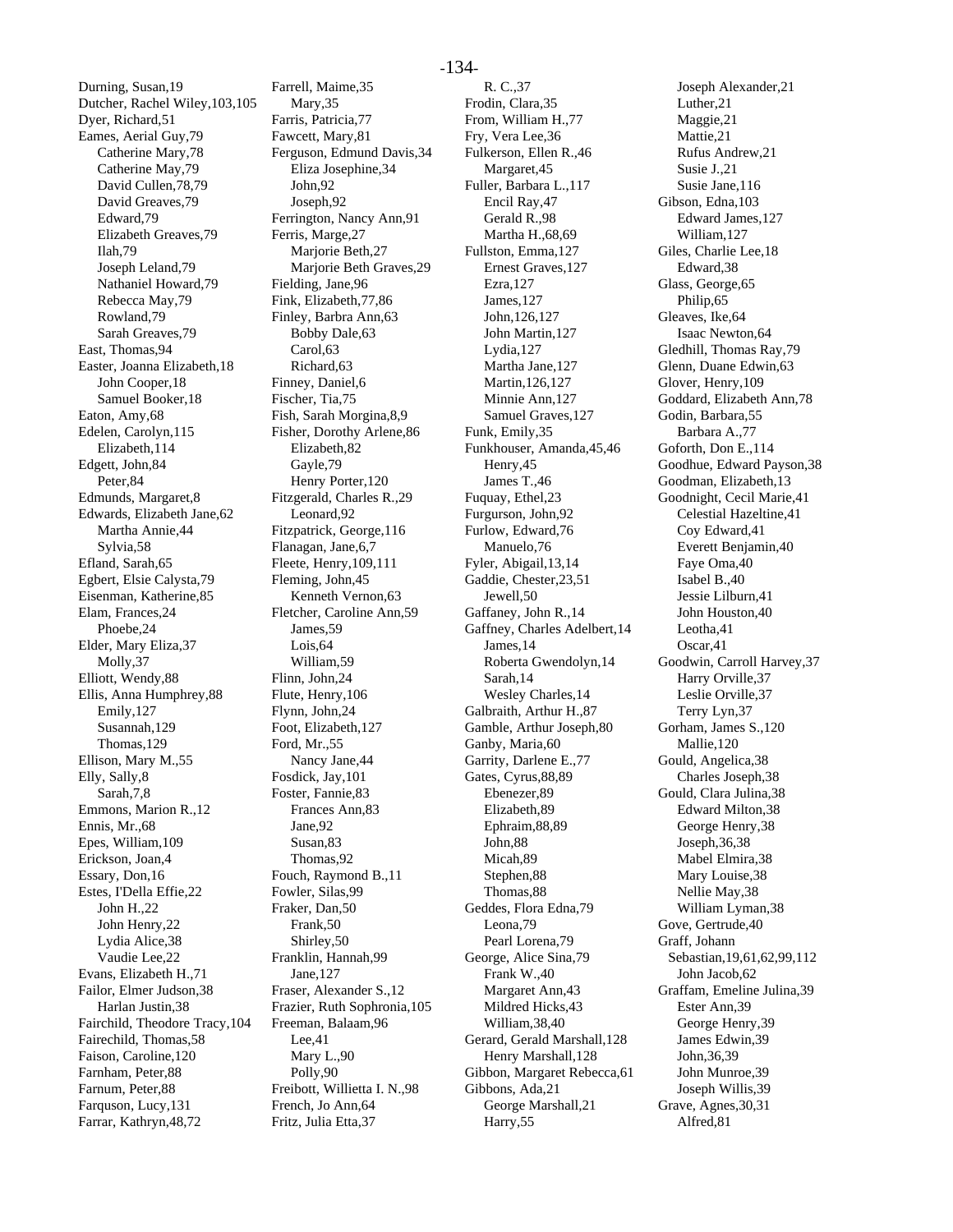Alice,30,31 Ann,81 Anne,30 Barbara,30 Betty,82 Borchert Heyen,77 Catherine,32 Cicely,31,32 Edward,33 Elena,30 Elizabeth,33 Ellen,31 Frank,81 Fraunces,33 Garvin,80,82 George,31 Grace,81 Harriet,81 Henry,30 Henry Fawcett,81 Hew,30 Isabel,30,33,81 James,32 Jennett,31 John,30,31,80,81,82 John Fisher,81 Katherine,30,32,33 Levi,81 Lilian,81 Margaret,31 Mary,81 Mary Jane,81 Mildred,81 Reuben,81,82 Richard,29,31,32 Robert,30,33 Sarah,81,82 Simeon,80,81,82 Stephen,80,81,82 Thomas,30,31,32,33,81 Thomas Martin,81 William,30,31,33 Graves, A. J.,118,119 Abigail,5 Abner,128 Aca,19 Addie,19 Addie L.,116 Adelia,35 Ailsey,66 Ailsey J.,69 Albert,44,84,127 Albert B.,17,19,71 Albert Joseph,116 Albin Owings,56 Alcie,66 Alcy Caroline,66 Alexander,6,66,68,69,85,12 4 Alexander Watson,84 Alfred D.,20 Alfred Ernest,128 Alfred Y.,17,71 Alice,12

Alice M.,80 Alice Maud,128 Alice T.,116 Alice Virginia,56 Alison,75 Allanden,17,71 Allen,15,20 Allendon,16,17,70,71 Alma Obedience,112,113 Almyra F.,23 Alonzo,44,86 Aloysius Ray,115 Amanda,112,113 Amanda E.,67 Amanda Grier,4 Amantha,44 Amos C.,86 Anderson,16,70 Andrew,20 Andrew Jackson,118,119 Ann,33,57,96,120,126,127 Ann T.,94 Anna,34 Anna Catherine,115 Anna Eliza,67 Anne,5,6,7,57,112 Annie E.,124 Annie Victoria,116 Annie Vivian,115 Ansel,113 Anthony,5,6,62 Anthony Elly,8 Archellus Collier,69 Archibald,123 Arthur,112,116 Asa,91 Asa Nutter,120 Augustus Edwards,44 Azariah,15 Bachelder,90 Bachelor,4,90,91,92 Bailey W.,40 Barbara,65,65,99 Barnabas,89,90 Barny,89 Bartholomew,6,7,90 Bartlett,4,90,91 Barzillai,29,77 Benjamin,13,15,42,85,88,11 3,123 Benjamin Walter,55 Benjamine,84 Bertha Agnes,115,117 Bertie,127 Bessy,7 Betsy,24,62,94 Betty,56,94 Betty Jane,11 Betty W.,43 Beverley,42,43 Bibb,94 Billy S.,21 Borgia Harold,115 Boston,64,65

Brad A.,73 Brett K.,122 Brian Anthony,85 Burton,19 Burton J.,56 Campbell,65,67,68 Carie,75,76 Caroline,66,83,84,115,126,1 27 Caroline Jane,68 Carolyn,83 Cassie,9 Catherine,62,65 Catherine E.,3,28 Catherine Marie,115 Catherine Rose,116 Caty,20 Cecil,15 Celia,112 Charles,5,6,7,8,12,35,44,45, 114 Charles B.,12 Charles E.,35 Charles Erastus,41 Charles Gobel,47 Charles Henry,40 Charles Herman,47 Charles Marion,116 Charles Richard,116,117 Charles Rudolph,35 Charles Simpson,115 Charlotte,7 Charlotte Freelove,55,86,87 Chester Allen,88 Chris,125,126 Christopher,125 Cisie Parlee,61 Clara,29 Clara Emma,88 Clara Lucille,115 Clarence,120 Clarence Edwin,56 Clarence Melvin,86 Clarence Paul,115,116 Clarisse Elavie,56 Clark,89 Clary,88 Claude Furness,47 Clifton Warren,47 Columbus S.,44 Constance,93,117 Cooley,25 Cora,122 Cordelia C.,86 Cornelia J.,2 Cornelius,113 Crane,25 Crockett,67 Cynthia,21 Cyrus,113 Daingerfield,43 Dan,50 Daniel,64,65,99,114 Daniel William,15

Dave,115 David,7,16,48,64,65,70,71,7 2,96,115 David A.,68 David Rice,122 Delia,35 Delia Jane,65 Delors,35 Delos,35 Delphia,19 Demma Myrtle,23 Denise Marie,85 Dennis Francis,85 Denyce,52 Dicey<sub>,68</sub> Dickey,72 Doc,120 Dona,19 Donald Bronson,55 Dorothy,19,20,88,89 Dorothy Mae,116 Douglas,87 Dovie,19 Dude,112 Dwight Lincoln,41 Earl Homer,1 Easter,57 Easter F.,46 Ebe D.,67 Ebenezer,88 Eber A.,67 Eddie Lee,118 Edgar Celestine,115 Edith,119 Edith Alma,47 Edmund,43,72,95 Edna A.,95 Edward,6,35,128 Edward Leroy,117 Graves, Edward Wesley,4 Efel Vitty,60 Effie,19 Elbert,94 Eleanor,21,55,101,102 Elender,16,70 Eli,64,65 Eli Rankin,65 Elias,64,65,83,84 Elijah Wooton,45,46 Eliza,5,113,118 Eliza Ann,45,87 Eliza Jane,84 Elizabeth,6,7,20,21,24,29,35 ,57,60,62,65,67,77,94,101,1 26,129,130 Elizabeth Azaline,65 Elizabeth C.,44 Elizabeth Catherine,115 Elizabeth H.,113 Elizabeth Harriet Laura,56 Elizabeth J.,23 Elizabeth Mary,41 Elizabeth S.,46 Ellen,102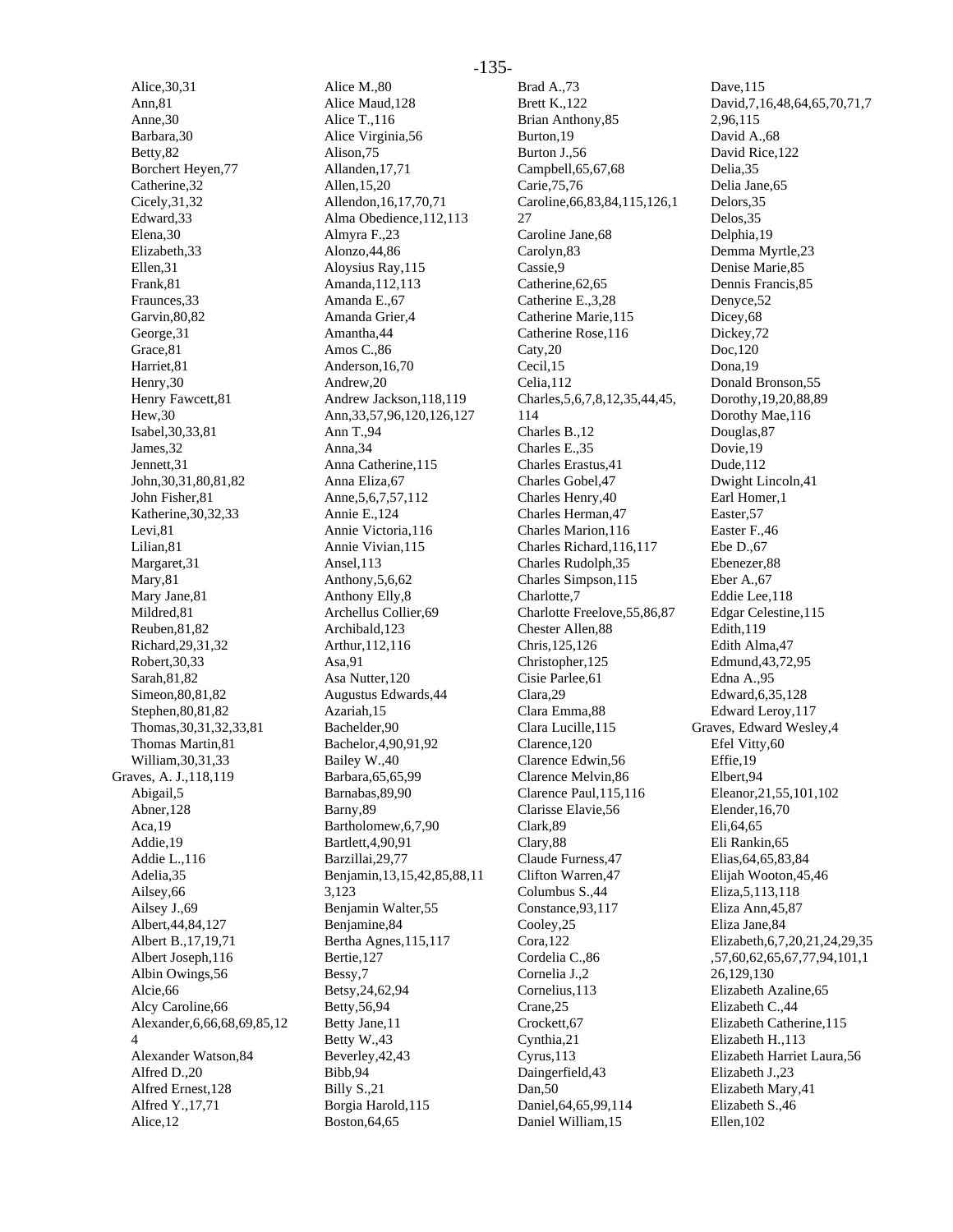Elmer,122 Elmina,20 Elmira J.,69 Elvis,20 Ely,20 Emaline,22 Emiline,62,64 Emily,22 Emily C.,69 Emily F.,23 Emma,84 Emmett Ray,47 Enoch,10 Erastus,4 Erastus Allen,88 Ernest,56,120 Esther Doane,88 Ethel F.,80 Eunice,35 Eutra Hix,70 Eva Amy,128 Ezekiel,129 Ezekiel Andrew,46,47 Ezekiel Millard,47 Ezekiel Philip,45,46 Ezra,10,126,127,128 Fannie,49 Fanny W.,24 Flora Bell,55 Florabel,55 Florence,16 Floyd Ray,11 Fortune,58 Frances,5,7,56 Francis,4,5,29,33,42,43,77,1 00,120 Frank,35,49,69,87,128 Frank Barstow,12 Frank Bosto,12 Frank G.,40 Frank Marion,99 Frank True,85 Franklin Edgar,21 Franklin Ward,99,100,114 Fred N.,85,86 Frederick,16,21,24,65,70 Gannon Kyle,73 Garvin,77 Gary,119 George,2,5,12,13,15,19,35,6 5,84,89,112,116,124,125 George Calvin,4 George Gabriel,69 George H.,45,46 George Henry,46,47 George Hiram,83 George Madison,116 George Michael,56 George Noble,94 George Oscar,116,118 George Robert,56 George W.,16,17,70,87 George Washington,40 George Wayne,124

Georgia Ann,40 Gerald,75 Gerald D.,119,120 Gerald Mervin,29 Gertrude,76 Gertrude Carrie,19 Getty Maria,60 Goldie May,47 Goldie P.,10 Grace,35,112 Gregg,119 Guilford Elias,84 Guy,87 Handy Wood,65 Hannah,12,57 Hannah Nicole,51 Hardy,123,124 Harl,74,75 Harold,76 Harriet,126 Harriot,126 Harry,87 Harry True,85,86 Harvey,19 Hawes,23 Helen,35 Helen Greenslit,3 Henrietta,61 Henry,16,23,48,61,62,65,70, 72,87,130 Henry Albert,83 Henry E.,87 Henry F.,80 Henry M.,67 Henry Mercer,7 Henry Ray,88 Henry W.,44 Henry White,23,24,29,48,55,72,77 Herbert Laban,82 Herman Samuel,19 Heuse,22 Hiram M.,42 Horace,99,100,101 Houston,62 Hugh,62 Icie,130 Ida,46 Ida Adora,86 Ida M.,116 Ida May,11 Idella,46 Ira,73 Isaac,43 Isabella,29,77 J. Reed,74,75 Jack,119 Jack Ennis,47 Jacob,16,19,20,21,62,64,65, 70,113 Jael,131 James,1,2,3,4,6,7,8,10,16,17 ,24,28,29,44,55,60,61,69,70,

71,73,77,82,84,98,116,118,1 25,126,129,131 James Anslem,67 James C.,1,2 James Charlton,1 James D.,71 James Edward,40,93,116,117 James Elbert,94 James Fee,118 James G.,77,86 James Jorden,61 James K.,10,62 James Leonard,86 James Mercer,7 James Monroe,65 James Morgan,124 James Norbert,117 James Palmer,8,9 James Paul,93,115 Jane,5,6,7,8,12,24,85,91 Jane Mercer,7 Jane Rebecca,115 Jasper W.,86 Jay C.,112 Jedediah,15 Jeff,119 Jefferson N.,119 Jeffrey,119 Jeffrey Alan,122 Jennie,75 Jennifer,76 Jennifer Anne,85 Jeremiah M.,17,71 Jerry A. M.,17,71 Jesse F.,45 Jessie,93,125 Jim,29,61 Jimmie,120 Job,57 Joel,59,91 John,2,3,4,5,7,11,13,14,15,2 2,23,28,29,42,43,48,50,55,5 7,60,61,62,64,65,66,67,68,7 1,72,73,74,77,83,84,86,87,8 8,93,94,95,96,98,99,106,112 ,113,114,115,118,119,120,1 22,123,124,126,128,130,131 John Arnold,116 John B. W.,71 John Benjamin,46 John Bluford,71 John C.,67 John D.,124 John David,68 John Douglas,98 John Edward,46,51 John F.,124 John George,42 John Gilman,12 John H.,69 John Henry,61 John Lewis,45 John M.,22,55,69

John Mims,65,67,68,69 John Oliver,95,99 John Porter,41 John S. H.,45,46 John S. Ray,47 John Sanders,45 John W.,80 John William,80 John Wyatt,23 Johnnie Bell,23 Jonathan,84 Jonathan B.,101 Joseph,15,22,29,42,43,57,59 ,88,91,93,113,114,116 Joseph Albertus,115 Joseph Alfred,115 Joseph Blythe,4 Joseph D.,42 Joseph Edward,115 Joseph Edwin,41 Joseph Ivo,118 Joseph Lawrence,115,116 Joseph Paul,116,117 Joseph Peter,115 Joseph Robert Pettus,77 Joseph Spencer,118 Joseph Strong,41 Joseph W.,69 Josephine Baker,88 Josephine Clara,11 Josiah,10,55 Josie,88 Juliett,4,34 Julina,36 Julius,112 Graves. Katherine,55 Kathleen,76 Kathleen T.,4,55,76 Kathryn Anne,119 Keith W.,4 Ken,50,51 Kendi,50 Kenneth Murdock,29 Kenneth V.,13,26,88,89,97,98,99 Kent,115 Keziah,124 Larantus,99,100 Latham,4 Laverne,115 LaVerne E.,121 Lavinia,115 Lavinia A.,46 Lavisia,44 Lavonna Mae,40 Lawrence Everest,42 Lee,50 Lena Elizabeth,120 Leonard Clarence,86 Leonard H.,66,67,68 Leslie,47,75 Lessie,19 Letitia Caroline,65

Lewis,55

#### -136-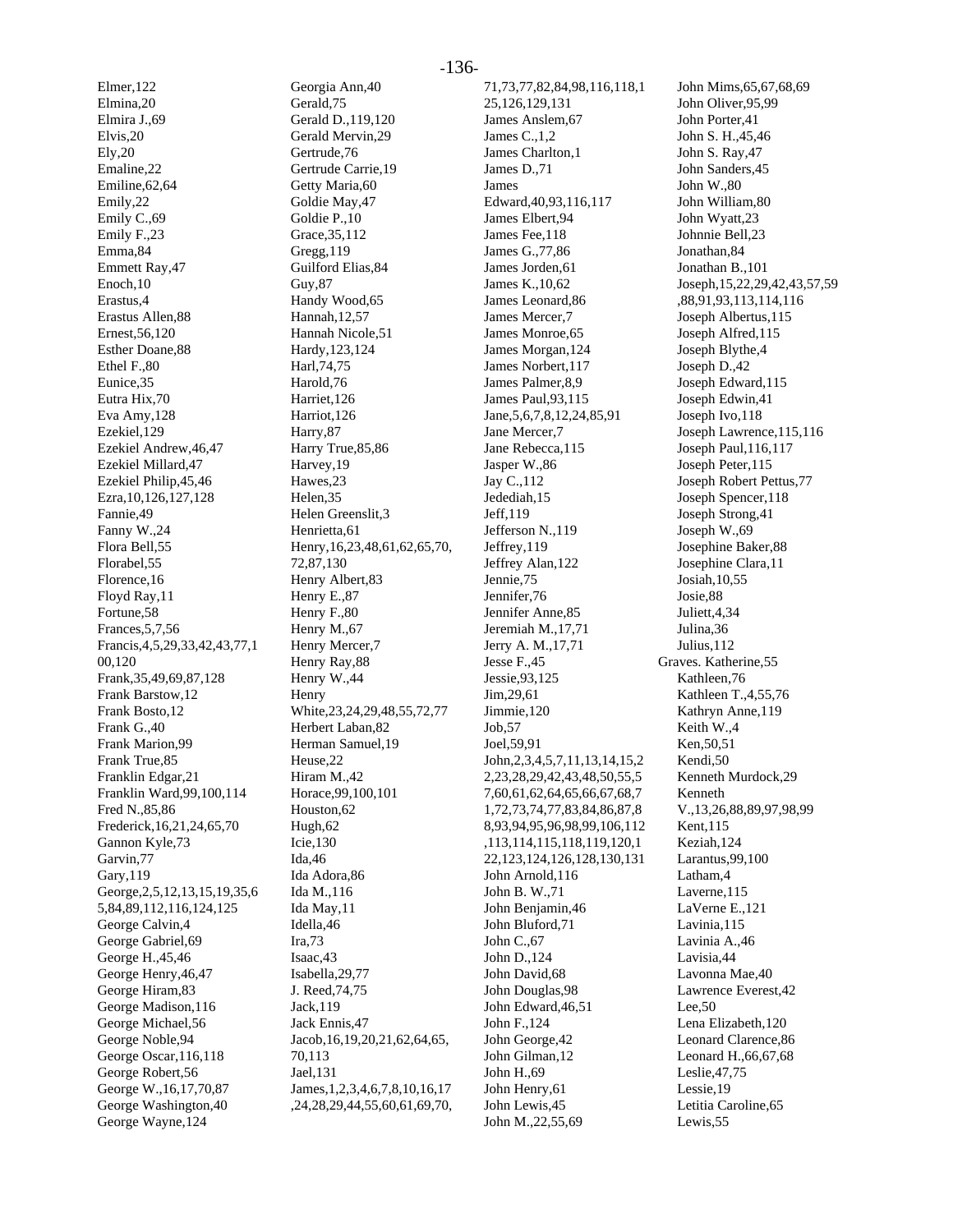Lewis P.,22 Lillian Gertrude,36 Lillian M.,116,117 Lillian Mary,117 Lillie Frances,115 Lois,89,90 Lonnie,120 Lorenzo D.,91 Lot,56,57 Lou A.,19 Louie Jane,19 Louis Bertrand,118 Louisa, 20 Louisa E.,17,71 Louise,35 Lovina,101,102,103 Lucinda Arminta,40,41 Lucinda Elizabeth,69 Lucky,1 Lucy A.,34 Lucy Ann,40 Lucy E.,95 Lula,120 Luta,95 Luther Benjamin,47 Lutitia,62 Lydia,7,60,61,88,126 Lydia Morton,7,8 Lyndi,50 M. W.,17,19,71 Macy Elroy,11 Maggie,120 Mahala Pearl,65 Malinda,20 Malissa Jane,21 Marcia,12 Marcillus A.,69 Marey,57 Margaret,6,8,45,46,80,117,1 20 Margaret Ann,12 Margaret E.,46 Margie Lee,19 Maria,7,8,34 Marion,116 Marion F.,4 Martha,12,24,62,68,96,112 Martha E.,95 Martha F.,44 Martha Isabella,65 Martha M.,69 Martin,87 Martin Clark,55,77,86,87 Martin J.,86,87 Martin Otho,116 Martin V.,69 Marvin Eugene,117 Mary,4,5,6,8,9,24,45,48,57, 62,64,65,68,77,91,93,94,95, 118,129,131 Mary A.,22,35 Mary Alice,116 Mary Ann,14,69,87,129 Mary Anna,101,102

Mary Catherine,9 Mary E.,14,34 Mary Elizabeth,45 Mary Ella,120 Mary Ester,42,118 Mary Evalin,86 Mary Ida,116 Mary Jane,12,44 Mary Jeanette,116 Mary Lilie,115 Mary Louise,85,116 Mary M.,68 Mary Margaret,80 Mary Naomi,115 Mary Vivian,117 Mary W.,46 Mary Washington,48,72 Matilda,7,95 Maud,16 Maude J.,61 Medcalf Fisher,15 Mehitable Maria,88 Melissa,101 Melissa Ann,12 Melvin M.,77,86 Melvin McPike,86 Mercy,35 Merle D.,25 Michael,20 Michelle Ann,15 Millie,21 Milly,64 Milton,12 Mina,15 Minta,41 Missy,1 Molly,69,94,95 Moses Folger,15 Myrtle,36 Myrtle K.,47 Myrtle Marie,11 Nancy,22,24,62,91,94,96,12 3,129 Nancy A.,69 Nancy Ann,123 Nancy Anne,124 Nancy Blaisdell,101,103 Nancy Catherine,68 Nancy Effie,118 Nathan,24 Nathan Edward,112 Nathan S.,21 Nathaniel,99 Nehemiah,87 Nellie,20,35,64,112 Nellie A.,15 Nelly,20,21 Nelson,84 Nelson Barber,120 Neteal,50 Newton B.,68 Newton Turner,125 Nora Alice,40 Norma,130

Norris Richard,49 Olive,59 Olive Ethelwin,128 Olive K.,88 Olivelle,1 Oma Edith,15 Ophelia,44 Orange,128,129 Orville George,47 Otho,116 Otis H.,15 Pamelia,83 Paschal,77 Patrick L.,23 Patsy,24,96 Patty,129 Paul D.,29 Paul Powell,69 Pellie Green,19,70 Penny,50 Peter,45,52,65,115 Peter Harder, 60 Peter Herder,60 Peter Humbert,83 Peyton,43 Phebe,113 Philip,5,45 Philip C.,46 Phillip,22 Phillip Daingerfield,42 Phillip H.,23 Phillip T.,23 Phineas,34 Polly,90,91,92,93,96,129 Polly Ann,23 R. B. Ello,11 Rachel,1,16,70,100 Rachel Matilda,41,42 Rachel N.,1 Ralph,23,29,34,35,48,55,72, 77,96,118 Ralph Aldridge,47 Ralph N.,112 Ralph P.,119,120 Ransom,44 Ransom M.,44 Rantus,100 Rebecca,5,6,61,62,96 Rebecca Lydia,7 Rebecca Sue,119 Rebecca W.,12 Reuben,43,95 Reuben George,42 Reuben James,83 Reuben W.,71 Reubin Alexander,95 Rhoda,91,113 Rice,55,77,94,95,122,129 Richard,5,6,7,8,29,34,43,71, 72,84,85,95,96,99 Richard B.,122 Richard Benjamin,122 Richard C.,73 Richard Carl,118

Richard Dorsey,85 Richard H.,71 Richard Jackson,40,41 Richard L.,118,119 Richard Leo,115 Richard Peter,115,116 Richard Stebbins,117 Richard T.,4 Riley,66,83 Robert,2,17,33,56,57,71,76, 95,99,112,119 Robert Barrett,4 Robert C.,116 Robert Kendrick,115 Robert Park,47 Roger Alvah,42 Roger VanPelt,56 Rolla E.,122 Rolla Elmer,122 Rollie,120 Rosalie C.,15 Rosemary,70 Ross,76 Roswell,10 Roxanna,36 Roy,19 Rozannah,62 Ruby,112 Rufus L.,64 Russell,10,50,120 Ruth Elizabeth,41 Graves, Sallie,91 Sally,24,45,62,64,77,96,113 Sally Smith,91 Samantha,23 Samtha,23 Samuel,2,4,11,12,15,19,22,2 9,36,55,60,89 Samuel C.,71 Samuel Elly,9 Samuel Haughton,9 Samuel Houston,22 Samuel Jones,69 Samuel Robert,8,9 Sarah,3,5,6,12,13,16,20,35,4 3,44,45,51,55,60,62,65,94,9 6,101,112 Sarah Ann,10 Sarah Catherine,62 Sarah Croshaw,48,72 Sarah E.,95 Sarah Elizabeth,22 Sarah J.,98 Sarah Jane,45 Sarah M. E.,17,71 Scott Bradley,122 Sebastian,65 Seborn Asbury,17,71 Sesnie,47 Shapland,34 Shapland John,6,7 Shapland Valentine,8 Sheldon,113 Shirlee,122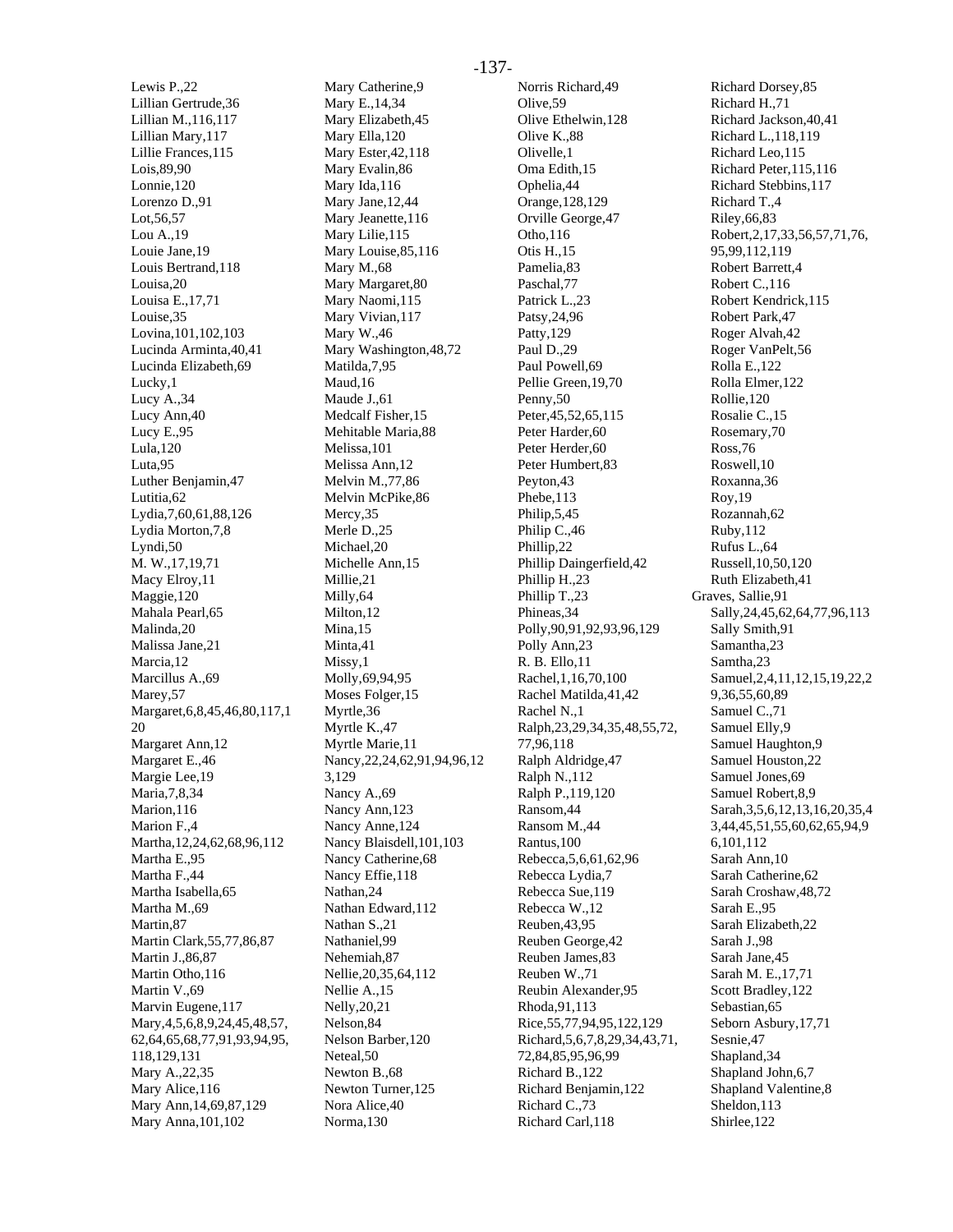Shirley,55 Silas,59,60 Silas Albert,17,71 Sillis A.,44 Simon,11 Simon Milton,12 Simons,6 Solomon,15,45,64,77,83,95, 96,99 Sondra Lynn,1 Stella,11,120 Stephanie,1,3 Stephen,5,60,93,128 Stephen Hardy,124,125 Steven,88 Stillman,99,113 Susan,11,45 Susan C.,86 Susan Dora,8 Susan Elizabeth,69,115 Susannah,29,88,94,96 Tally,118 Teenie,19 Tena N. C.,17,19,71 Tennie,69 Thelma Marie,116 Theresa Ann,116 Thomas,1,2,3,4,5,10,13,14,1 9,20,22,23,24,28,29,36,40,4 1,42,43,44,48,49,51,55,57,6 0,61,66,71,72,74,76,77,87,9 1,93,94,95,96,97,98,99,106, 108,109,110,111,112,114,12 0,121,123,124,125,126,128, 129,130 Thomas Arthur,116 Thomas Bertie,125 Thomas Francis,115 Thomas Gerard,85 Thomas Jefferson,77 Thomas Nelson,29 Thomas Noah,65 Thomas Phillip,23 Thomas Summers,41 Thomas Tubbs,60 Thomy Wyatt,23 Toad,120 Truman,19 Turner,125 Tusey,8 Urcelia,112 Vernon,84 Victoria,21 Viola,115 Violet Elizabeth,117 Wash,19 Weeks,89 Welbech,57 Wiley,20 Will,66,112 William,4,5,6,7,8,10,11,12,1 5,16,19,20,21,22,23,24,29,3 5,43,45,48,55,57,65,70,77,8 2,83,84,85,94,95,96,98,100,

101,114,119,120,123,124,12 6,128,129 William Adolphus,82 William Alfred,45 William Anthony,62 William B.,4,45,93,94,98,114,120 William Bartlett,77 William Beckham,118 William C.,55,71 William Cameron,8 William Cooper,100,101,114 William D.,20 William David,16 William E.,35 William F.,4,90 William Franklin,11 William Glen,55 William H.,76 William Harrison,11,95 William Henry,69 William J.,60,68 William J. D.,17,18,71 William L.,60,61 William Lee,119 William Liles,124,125 William Nelson,36 William Perry,46 William Robert,8 William T.,69 William Temple,80 William Tubbs,60 William Valentine,5,8 William Whites,116 William Wilbur,65 Willie,116 Willie M.,67 Willie Maye,19 Willie Vatle,23 Wooton,46 Young,17,19,70,71 Young William,120 Zader,130 Zebedee Emmons,83 Zeda,130 Zenas,99,100,114 Gravies, Thomas,33 Gray, Elizabeth,57 Sarah Ann,83 Grayfe, Robert,30 William,30 Grayve, Janet,33 Thomas,33 Greatheade, Thomas,31 Greaves, Ada,59 Aleda,79 Ann,58 Anna,30 Arthur,59 Card,79 Charles,59 Clara,59 Cluley Kidd,79

Cyrus LeRoy,79 Donald Kidd,79 Edward Augustus,80 Edwin,79 Elizabeth,9,59 Elizabeth Cluley,78,79 Elsie Jensen,79 Emma,80 Ethel,79 Frederick,59 George,9 Harley,79 Hattie,78 Henry,59,78 Humphrey Isaac,1,54 James,58,78 John,10 John Card,78 John Cluley,78 John Henry,58,59 John Thomas,59 Jonathan,57 Joseph,78 Joseph Cluley,78,79 Joseph E.,79 Leo Jensen,79 Lerean Kidd,79 Louisa,59 Lucy,78 Mary,5,58,59 Mary Ann Cluley,78 Mary Kate,59 Myrtle,79 Olive Eames,79 Oliver Eames,79 Priscilla Cluley,78,79 Richard,10 Richard L.,9 Richard Newton,80 Robert,58 Robertus,30 Sarah,10,58,78 Severanius Augustus,9 Seymour,79 Thelma,79 Thomas,58,125 Thomas Cluley,78,79 Thomas Kidd,79 Thomas Lay,80 Vaughn Jensen,79 Vernon Richard Newton,80 William,9,58,59 William Augustus,9 Green, Billy E.,112 Greene, Bessie Humphrey,101 Eva,104 Fred,104 Lester,102,104 Lillus,104 Louise,103,105 Greenwood, Henrietta,24 Gregory, William,55 Greves, William,58 Griswold, George,38

Gross, Otto Bertold,48 Grothe, Elizabeth,105 Groves, Peter,45 Solomon,45 Gunn, Kay Lee W.,3,28 Gurre, John,31 Gustafson, Bettie Parker,77 Richard Graves,77 Gwaltney, Jess,46 Haag, George,116 Hackett, Frances Caroline,104 Haden, Effie,17 Hagan, Arthur Lee,64 Betty,64 Catherine Colleen,63 Cecil McDonald,63 Delilia Anne,63 Doris Marie,63 Effie Marie,64 Elijah,62 Elizabeth Jane,62 Eric Paul,63 Fieldern Clyde,64 Fred Houston,64 Gene Allen,64 Gloria Elizabeth,64 Harold Huston,64 Hagan, Hazel Mertle,62 John Authur,64 John Warren,62 Jon Eric,64 Kellie Dreamn,63 Kenneth David,63 Kenneth Edward,64 Lela Matilda,63 Lester Elijah,63 Lori,64 Maggie Mildred Lorean,64 Mary Mae,64 Merle Lynn,63 Michael Dean,64 Paul Gilbert,63 Pauline J. M.,63 Pearl Viola,62 Phillip Gregory,64 Ralph Hedric,63 Ray Charles,63 Rebecca Dee,63 Richard David,63 Robert McDonald,62 Robert S.,63 Roberta Ruth,63,64 Sharon Allen,63 Sherrilu,64 Steven Craig,64 Susan Lee,63 Todd,64 Todd Huston,64 Hale, Mary,88 Hall, Elizabeth Graves,130 John,130 Kate,124 Hallam, William,58 Halloway, Nancy,72

#### -138-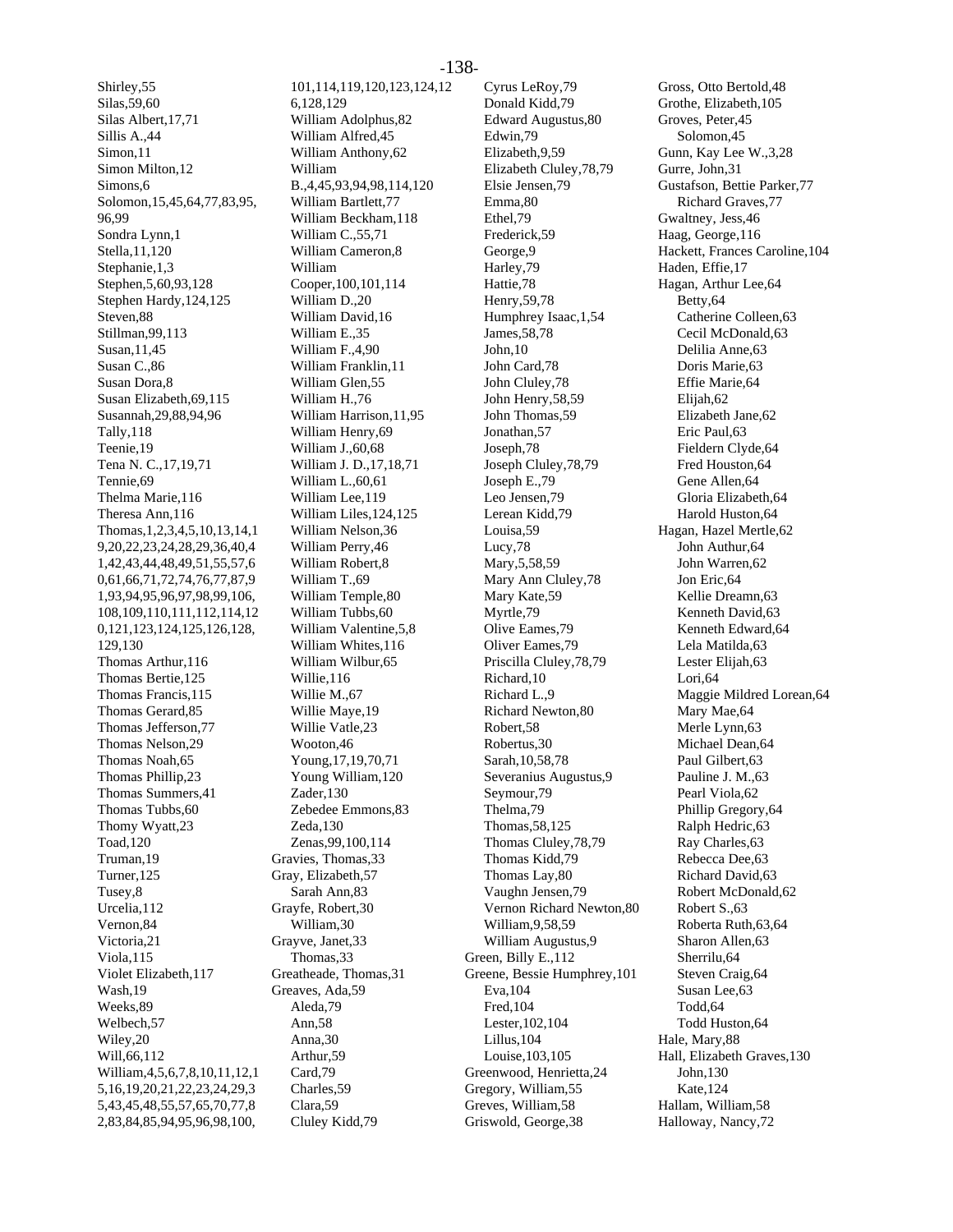Halstead, Jessie Frances,63 Ham, Ellen M.,64 Hamilton, Butch,64 Glenna Jean,116 Ham,117 James Ambrose,117 Levi,64 Hamlen, John,92 Hammen, Elizabeth Starr,74 Hancock, Sarah,9 Harbin, Vaughn Ray,116 Harder, Lydia,60 Maria,60 Maritje,60 Hardin, A. J.,116 Hardstaff, John,58 Hargrove, John,48,72 Harlow, Bertrand LaRue,87 Charlotte Belle,87 Doton Ebenezer,86,87 Edith Graves,55,87 Edna Isola,87 Flynn Hinkley,87 Hiram Ebenezer,87 Walter Gannett,87 Warren Gideon,87 Harper, John Darrel,63 Nancy Jane,20 Rosemary Graves,16,69 Harris, Anderson,23 Eliza Ann,16,70 George,104 John R.,80 Lucinda,17,19,71 Mary,24 Nancy O.,23 Thomas,24 Harrison, Andrew Jackson,20 Henry,20 Mary,29 Harvie, Edmond,32 Haskins, Charles Wesley,14 Loudus,124 Marinda,124 Mary Alice,14 Hastin, Henry,24 Hatch, Patience,129 Haughton, Elisabeth Anne,8,9 Harriet,8 Iames 8 Samuel,8,9 Haviland, Isaac,84 Hawes, Eunice,22,23 Samuel,23 Hawkins, Hethie,17,70 Hawkley, Zina Violet John,80 Haxby, Esay,33 Hayden, Delphine,115 Hayes, Vallie Eva,18 Haylock, William,125 Haynes, Raymond Hobart,37 Robert William,37 Shirley June,37 William H.,37

Hayward, Abigail,83 Mary Ann,83 Haywood, Abigail,83 Catherine I.,83 Kitty,83 Hazeltine, Frank,12 Fred,12 Otis,12 Sidney,12 Heald, Mary,88,89 Hedrick, Margaret,106 Peggy,106 Heider, Maria,60 Heinrichs, Christine Raye,64 David Dean,64 Delores Marie,64 Judy Kay,64 Richard,64 Teresa Joan,64 Helmers, Stientie, 77 Hendren, Frances Ann,80 Robert,80 Henry, Maitland Ross,105 Raymond,105 Winifred,106 Hensinger, Susanna,45 Heptburn, Howard,62 James R.,62 Lavon,62 Herder, Maria,60 Maritie,60 Peter,60 Hermann, Laurence G.,4 Hern, Anna,89 Herrington, Sally,17,70 Herrmann, Augustine,111 Hester, Graves,48 Henry,48 Hibbs, Betty W.,129 Hidgon, Thomas,116 Higginbotham, Aaron,29 Hight, Mary,69 Hilderbrant, Walter Frederick,11 Hill, Elizabeth Graves,42 Emory Lewis,42 Eugene Raymond,42 Francis,6 John M.,23 Lewis Raymond,42 Nancy Bell,23 Raymond Joseph,41,42 Hilliard, Jeremiah,48,72 Hinsdale, Mr.,14 Hodam, Helen,52 Hodges, Solomon,14 Hodgkiss, Diana K.,77 Hodgson, Edith Maria,34 Frederick Lampla,34 Hogan, Anne,85 Minerva,75 Holbrook, Daniel,14 Hollingsworth, Maree,79 Holliwell, Mary Ann,78

Holloway, Lisabeth M.,29 Mary,65 Nancy E.,45 William,45 Holmes, Joseph,10 Rosemary,125 Holt, Cecil Clifford,55 George Mansuer,37 Lillian Magdeline,37 Newton W.,37 Oliver,12 Sarah O.,12 Hood, Alex,102,104 Alex Donald,104 Charles,104 George,104 Hopkins, Emma C.,116 Mr.,14 Horne, Marilyn,52 Horton, David J.,29 Housh, Alice,105 Howard, Carroll,50 Dean Lee,50 Ouida A.,98 Ouida Bagley,29 Terri,50 Theda Graves,50 Trent,50 Howe, Henry,34 Mirium,100 Howes, Isaiah Almond,88 Isaiah Elmer,88 Isaiah Stillman,88 Howison, Margaret,36 Howland, John,25 Howson, William,31 Hoyer, Anita,116,117 Anita M.,93,114 Connie Graves,115 William C.,93 William Charles,117 Hubbard, Rose,116 Hudson, J. P.,106 Sally,24 Samuel,24 Huffman, Elmer Elonso,40 James,40 Lola Bell,40 Lula May,40 Manilla,40 Humberson, Mr.,81 Humiston, Janet M.,10 Humphrey, Bessie,104 Jackie,88 Nancy,45 Hungerford, Elizabeth,12 Hunsacker, Susanna,45 Hunsinger, Mary,46 Hunt, Cynthia,14 Jerry A.,42 John,48,72 Julie,4 Memucan,48,72 Muke,48,72

Nancy,48,72 Huntington, Una,40 Hurst, Alice Graves,95 Hutchins, Charles,116 John T.,116 Hutchinson, Acre,120 Hutton, John,33 Richard,31 Hyche, Kenneth Wayne,77 Idler, Don,61 Donald Erwin,62 Gerald Eugene,62,63 Kenneth Everett,62 Richard Lee,63 Wilma Jean,63 Inman, Martha Eveline,68 Iredale, Jeanette,56 Irlbacker, May,35 Irvin, Robert,91 Isbell, Genevieve,105 Isley, Daniel,65 George,65 Israel, Michael,3 Jackson, Dell Anna,38 John,96 Mr.,40 Jahncke, Elizabeth R.,3 Jantz, Lillian W.,29,34 Rudolph Alexander,35 Jarratt, Gregory,92 Jarrott, George,92 Jaunay, Graham,125 Jefferson, A. G.,20 Jeffreys, Herbert,48,72 John,48,72 Mary,48,72 Osborne,48,72 Simon,48,72 Jenkins, Edd Wattson,67 Octave,39 Jensen, Alice Jina,78 Alice Sina,79 John, Ellen L.,55 Johnson, Ada Florence,128 Charles,71 Harriet,79 Kristin,99 Nancy Lynne,64 Rachel,125 Rita A.,73 T. W.,115 Tim,119 Johnston, Claude D.,113 Jones, Alice W.,39 Billie,122 Champion,22 Clara,39 Elizabeth I.,22 Harry C.,40 Louisa,38 Mary Alice,18 Myra E.,40 Oscar D.,38,39 Richard,91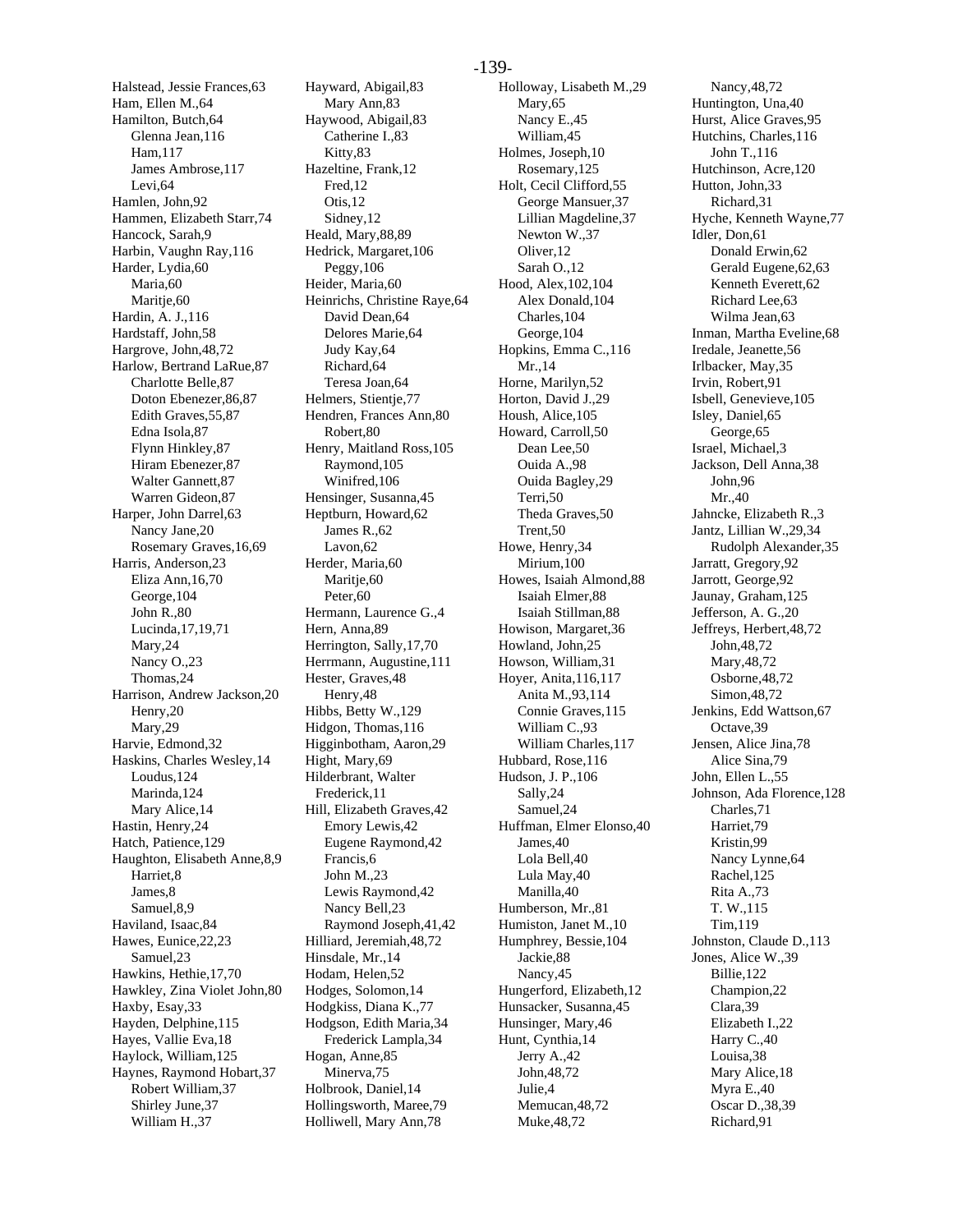Sally,91 Samuel,39 Samuel B.,40 Stanley H.,40 William,131 Julius, John,35 Justice, Bill,17 William H.,17 Kallenberger, John,85 Mary Virginia,85 Karish, Grace Turner,48,72 Keefer, Virginia,66 Virginia L.,65 Keen, Louisa Jane,131 Robert,130 Keene, John,130 Keith, Andrew,68 Catherine B.,67 Daniel,68 Keller, Gale L.,63 Kelley, Nathan Bangs,87 Olive,87 Philip,104 Kelly, Chris,119 Jim W.,90 Luther H.,29 Kelsey, Lois,14 Kelty, Alex,115 Kendrick, Linda Mae,42 Kennington, Syrena,79 Key, Martha,20 Kidd, Hannah,78,79 Killman, Amanda Lee,18 Charlottie Elizabeth,18 Eliza Elender,18 Eva Lena,18 Harry Oscar,18 Henry C., 18 Henry Dizer,17,18,70 Joseph Spiva,18 Mollie Kate,18 Noah King,18 Thomas Wiley,18 Kilmer, Abraham,60 Castine Sophia,60 Christine Sophia,60 Sophia,60 Kimball, Merle,49 Nona,50 Kimbley, Andrew J.,45 Elizabeth J.,46 Ezekiel V.,45,46 Louise,45 Susan E.,46 William A.,46 Kimbrough, Thomas,55 King, Harriet,93 S. E.,106 William B.,97 Kinsey, Helen,89 Kirby, Allipa,120 Henry B.,92 Jeremiah,92 Jerry,92

Joseph,92 Meades,92 Mr.,55,86,87 Polly,92 Richard,92 Kirchoff, Margaret,34 William H.,34 Kirtland, Elizabeth,14 Philip,14 Kizzia, Cecil,23 Klein, Anna,35 Kline, Mary,37 Kluver, Johannah Helen Louise,39 Knott, James,109 Knowles, Stella Cora,11 Kortum, Max Adolph,103 Kramer, Marilyn,99 Mary,34 Kriessbaum, Mary,35 Kunz, Ervin John,79 Lamb, Sarah Elizabeth,17,19,71 Loeffler, Marian E.,77 Lambert, Dorothy H.,122 Elaine Gambill,28 Land, Eva,60 Landrum, Thelma,91 Landt, Eva,60 Langford, Fanny,10 Joseph,10 Sarah,10 Lanham, Aloysius Darrell,117 Annie Marie,117 Eunice Agnes,117 James Floyd,115,117 James Rudd,117 Joseph Scott,117 Rita Isabelle,117 Robert Kendrick,117 Lanier, Elizabeth,94 Larimore, Juanita D.,99 Larson, Bill,49 Latham, Chaney,50 Craig,50 Deke,50 Laughton, Carrie Sue,43 Gracie Louise,43 Lyman Judson,43 Mary Alberta,43 Michael E.,43 Sarah Estelle,43 Lawrence, Anna,90 Lawson, John,120 Leggate, John M.,130 Leighton, Helen,18 Lendermon, Carolyn,61 Carolyn S.,29 Leneave, Thomas M.,69 Lenherr, William Tell,101 Leno, Elizabeth H.,41 William Henry,42 Leonard, Catherine Eliza,68 William,68 Leverett, John,13 Lewis, Abner,14

Eliza Fleetwood,128 Frances E.,4 Heman,87 John,13,14 Rachel,48,72 Liddell, Elizabeth,68 Liebl, James Lee,62 Liles, Miss,123 Lilly, Frances,117 Liming, Alma Marie,62,63 Bobetta,63 Connie Lee,63 Janet Lynn,63 Jo Ellen,63 Jullie Ann,63 Marla Marie,63 Marvin Lee,63 Melba Fay,63 Robert Clinton,63 William Melvin,62 Linville, Louisa,130 Marian Elsie,121,122 Richard,122 Robert,122 Loftin, Jessie,44 Long, Barbara,105 John,95 Maurine Kathryne,64 Lonkey, Elsa,101 Loom, Lena,104 Loomis, Molly,89 Lorge, Leonard L.,35 Love, Frances Graves,9 John,8,9 Lower, Marta,62 Lowther, Jack,59 Luccetti, Nick,108 Luccketti, Nicholas M.,106 Luce, Clarence Clyde,105 Lukey, Robert,38 Lyons, Bruce,75 Janet,75 Jeff,75 Jennifer,75 Judy,75 Ken,75 Macrae, Bruce,1 Bruce Farquhar,73 Elizabeth Starr,74 Keith William Stewart M.,73 Stuart,73 Stuart Wyatt,74 Maddox, Joseph Henry,130 Magee, Eleanor,100 Peter,100 Mahan, George A,,38 Mahurin, Phoebe,71 Mandrell, David,20 Rachel,20 Manning, Keziah,124 Mansfield, Fleta Joan,64 Maple, George Rube,47

Marchisello, Doug,54 Margan, Winfred,19 Markham, Dutch,16 Ira,16 Marr, Russell Glen,62 Marsh, Lucinda Adeline,40,41 Summers Napoleon,41 Marshall, Richard,32 Martin, Alexander,94 Annie Elizabeth Rebecca,126,128 Charles Slaughter,131 Eleanor,131 Fred Jonas,103,105 John W.,104 Joseph,94 Lucille,118,119 Mary,48,72 Martinez, Anthony,62 Pat,80 Marvin, Lydia,14 Mason, Mary,129 Peggy,129 Massett, Gordon,74 Gwen,74 Michael,74 Molly Irene,74 Suzanne,74 Masterson, Mary Prudence,22 Matthews, Ida,47 Kaaren A.,29 Mattingly, Maria,94 Minta Jane,118 Tom,115 Matykiewicz, V.,112 Maupin, Bill,116 Maxey, Geneva,47 May, J. H.,104 Victoria,102,104 Mays, Jessie,130 Mayson, Laurana,16,17,70 McAndrews, Betty Hamilton,42 McBass, William John,61 McCall, Zella Delores,41 McClellan, Mary Elizabeth,42 William,35 McClure, Patricia A.,77,80 McColl, Catherine,84 McComb, Robin,122 McCord, Charles,104 McCormick, Rosalie C.,4 McCoy, Walter O.,80 McCullough, Eliza Jane,124 McCurdy, Elliott Steel,105 McDonnell, Anne,102 Charles,102 Eleanor,102,104 Florence,104 Franklin,102 Henry,102,104 Lillie,102 Lillus,102 Lottie,104 Louisa,102

#### -140-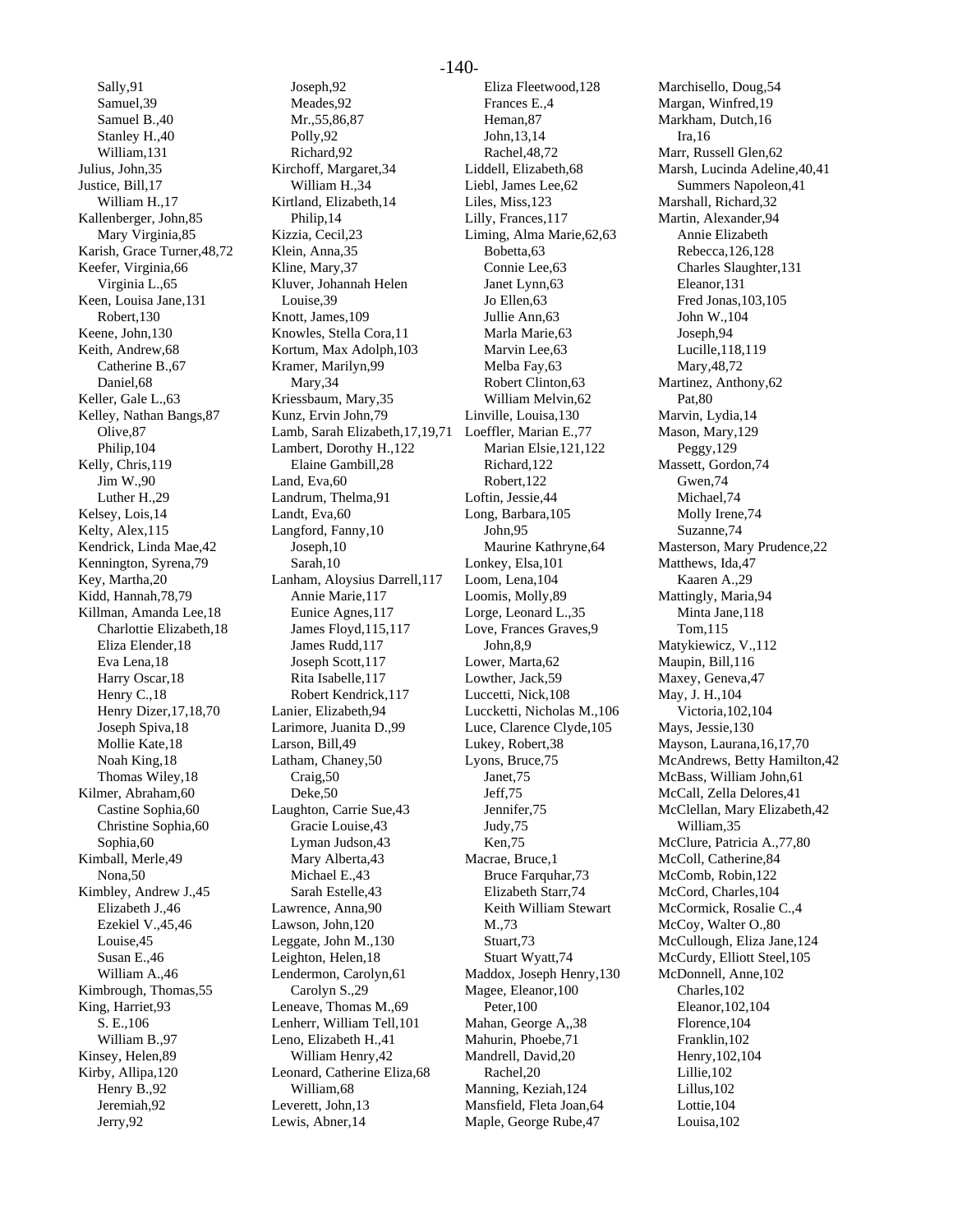Louise,102 Mary,102,104 Nellie,104 Robert,102 William,101,102 William Preston,102 McDowell, Buddy,120 McGee, Evelyn Louise,63 McGlashan, C. F.,100 McKay, Christine,85 Mary J.,68 Mary Jane,67 McKenna, Mae,50 McKinney, Inez L.,66 McKinstry, Sarah,124 McLeod, William,85 McMains, John F.,35 McNutt, Lillian Florence,37 William B.,37 McPike, Birdie,86 James Henry,86 Meade, Jaqulyn Inez,62 Meates, William,29 Meier, Edwin,105 Mellinge, William,111 Mendenhall, Eliza Jane,36,39 Zebulon,39 Merrill, James E.,18 Merritt, Dixon,90,91 James,91 Joseph Albert,127 Nancy,91 Rosanna,46,47 Sarah Jane,126,127 Messing, Joan,43 Meyer, Margaret J.,55 Margaret Jeannette,77,86 Meyers, Carrie,102,104 Charles,38,104 Millage, Alfred,60 Miller, Elizabeth,65 Francine,98 Hannah,87 Harman,92 Jane,47 Jerry,92 Milles, Alexander,58 Ann,58 Dorothy,58 Elizabeth,58 Johan,58 John,58 Martha,58 Richard,58 Richarde,58 Robert,58 Thomas,58 Mills, Richard,58 Robert,58 Milner, Richard,31 Minniekenat, Sadie,38 Mitchamore, Celia,19 Mitchell, Carol R.,94 Henry,91

Mitton, Lloyd,4,10 Moncrief, Jimmy,22 Monian, Mark A.,62 Monkton, Jennet,31 Montague, Henry,77 Moore, Dorretta,15 Jesse James,22 Johnny R.,99 Laura L.,96 Martha,96 Sarah Elizabeth,22 Moran, Valmay Frances,57 Morgan, Mary Ann,63 Maude Lorena,120 Walter A.,39 William Robert,39 Moriarty, John,52 Morrical, Frances,77 Morris, Beverly,44 Martha,20 Martha A.,101 Suzie,29 Morrison, Robert,62 Morse, Steven,75 Mortimer, Philip,5 Mortlock, Edith,59 Morton, Anne, 7,8 Claud,41 Mr.,40 Moser, Araminta,65 Mow, Mary,58 Mudd, Elizabeth,115 Mullen, Jolene,60 Mundstock, Ricki,14 Murrell, Milly,96 Murton, Ricardus,30 Mylles, Susan,58 Myrick, Marshall,63 Myrtle, Berilla B.,71 Nally, Mary Lucy,115,116 Ruby,116 Neagle, Ruby,79 Neeley, Ira Leonidas,79 Neese, John,64 Nelson, Horatio,84 John,32 Nevills, Jill,10 New, Shirley Sue,63 Newcomb, Nancy,129,130 Newport, Christopher,109 Nicholson, Elizabeth,3 Nicolls, Anne,8 Gustavus Adolphus,8 Jane,8 Jasper,8 Maria,8 William Dann,7,8 Nielsen, Betty,77 Esther M.,101 Esther Marie,77 Nimmo, Maxine,48 Noah, Mary,64 Noble, Phyllis A.,98 Sarah,93,114

Norman, Edward C.,1 Nuckles, William,130 O'Dell, Eulah Blanch,18 Vera L.,128 O'Neal, Harry,44 Sarah Ann,44 Oaks, Mr.,40 Olfin, Sarah,124 Olinger, Ralph,63 Oliver, Ethelyn May,79 Olson, Katherine E. James,28 Osborne, Susan,48,72 Owenby, Thomas C.,3 Owens, Jewel Mildred,47 Owings, Louella May,56 Margaret,47 Oxborough, Thomas,32 Packer, Henry,126 Page, Alberta,112,113 Charles,112 Robert,95 Palmer, M. G.,105 Mary,59 Thomas,32 Pangborn, Lydia,84 Parham, Nathaniel,96 Sarah,96 Parker, Joane,32 Parks, James,131 Richard,131 Parrish, Charlie,60 Parrott, Nellie Catherine,117 Pasbury, James,94 Patten, Amanda,12 Paulsen, Kathryn M.,97 Paxie, Charles,30 Marmaduke,30 Robert,30 Payne, Mary Louise,115 Mary Sally,115 Peak, Paul R.,55 Pearce, Sarah,55 Pearson, Elizabeth,58 Kenneth,63 Pease, Janet K.,123 Sarah Ann,104 Peck, Dora,85 Elihu,85 Rhoda,84 Pedge, Mary,57 Peek, Geraldine Graves,44 Pendleton, Mary Jane,78 Pennington, John,77,96 Marcus,96 Perine, Lucinda,40 Perkins, Anna,123 Anna E.,124 Annie,124 George,123,124 Jacob,123 William,124 Perry, Kesiah Pamelia,45,46 Marjorie Howes,87 Peters, Mr.,128

Petersen, Caroline Louise,79 Petire, Thomas,113 Pettus, Augustine,32 Thomas,32 Phelps, Mr.,127 Philip, Mary Louisa,126 Phillips, Albert,90 Bartholomew,90 James M.,90 John,90 John H.,90 John W.,90 Joseph,92 Leroy,90 Phillips, Martha Alabama,90 Nancy Elizabeth,90 Peyton Graves,90 Sarah,90 Thomas,90 William J.,90 Zachariah Taylor,90 Pichard, Dolores,40 Pierce, Sarah,55 Pierini, John,64 Pierson, Mary,126 Pike, Sarah Ann,59 Pitzner, Richard William,14 Ricki,4 Ploughman, Mary,56 Mary Ann,57 Plummer, Elizabeth,56 Pollard, Anna,34 Poond, Lewis Sumner,78 Pope, Mattie J.,66 Porter, Athna May,129 Christina Carr,79 William G.,22 Pory, John,109 Posey, Easter N.,15 Pottle, Elizabeth,48,72 Powell, Ann,90 Colin,76 Powers, Sallie,16 Sarah Elizabeth,16 Pratt, Rachel,29 Thomas,63 Prendergast, Phyllis J.,28 Prentice, Benjamin,59 James,59 Mary,59 Olive,59 Reuben,59 Sophia,59 William,59 Price, Elizabeth M.,16,70 Printz, Jacqueline Louise,48 Prout, Eunice,13,14 Pruess, Betsy Louise,62 Puckett, Edward Wood,131 Iona Otis,131 Putnam, Edward,114 Harriet M.,113,114 Henry Anderson,114 Isaac,114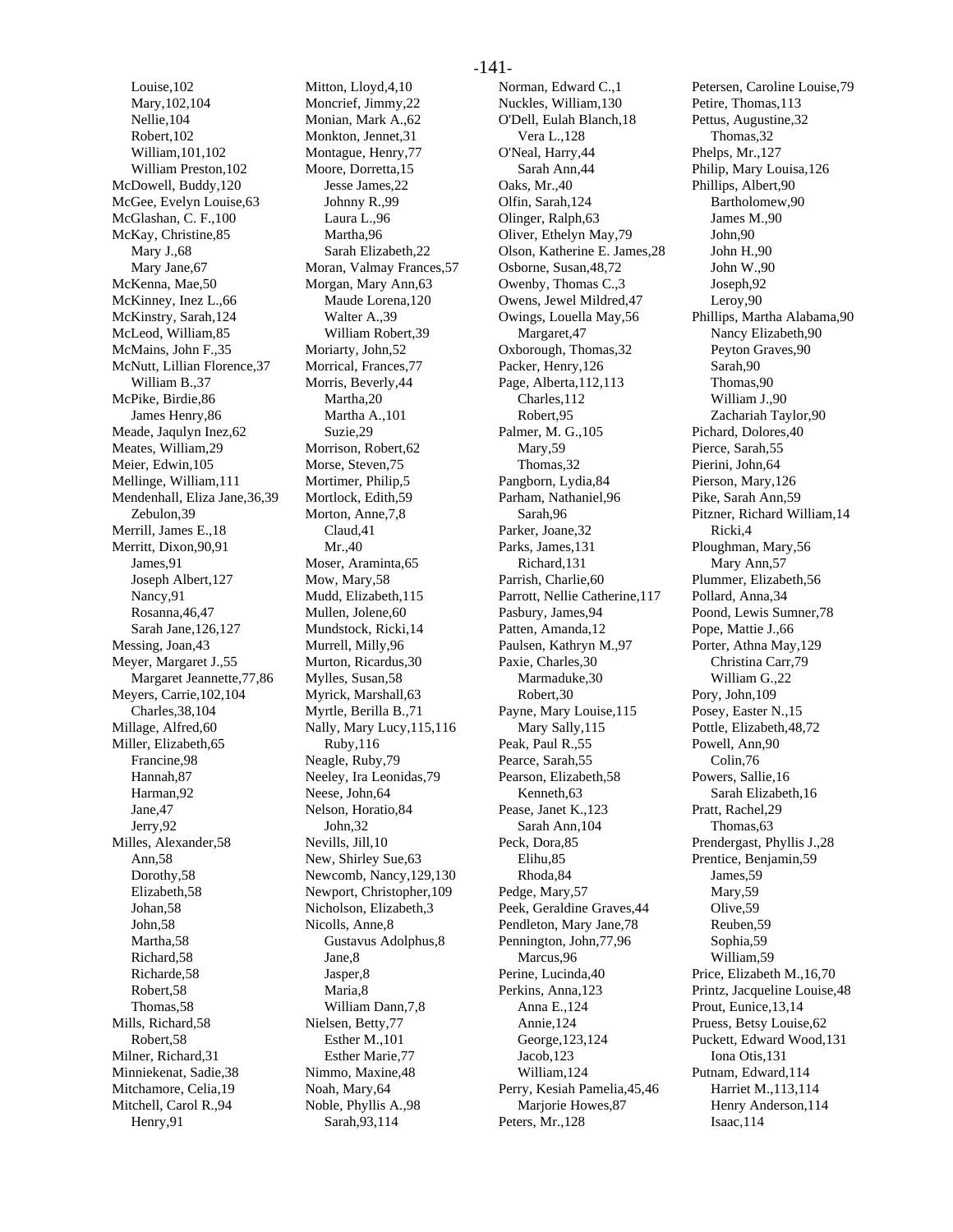John,114 Samuel,113,114 Thomas,114 Willie A.,113 Pyle, Edward,101,102 Queen, Ethel L.,63 Quessenberry, Lizzie Jane,64 Rabold, Mary M.,16,70 Rader, Edna Sarah,116,117 Ragsdale, Chris M.,59,88 Rainey, Susan Proctor,78 Ramey, Pat,4 Ramirez, Al,76 Ramsay, Mary,6,7 Ramsdell, Leah,87 Ransom, Kirk Duncan,99 Ray, Rose,81 Raymond, Austin H.,39 Rayne, Christopher,31 Raynes, Nicholas,31 Read, William G.,104 Reading, Norah Riordan,127 Reavis, Mary A. M.,93 Reculusa, Joyce,50 Scott,50 Redington, Penelope Graves,3 Redman, Wallace Keith,117 Redmond, Marilyn,97 Redmonds, George,26 Redwine, L. Alta,18 Mack E.,18 Reece, Matilda Elizabeth,41 Reuben George,41 Reed, Charles H.,39 Cull,115 Reeder, John,45 Reese, Clara,35 Margaret C.,96 Rehor, Rudy,63 Renshaw, Mary,58 Reynolds, Betsy,62 Charles R. L.,34 Lucretia,100 Margarette P.,34 Richard S. S.,4 Richard Sargeant Sanborn,34 Rhodes, Samuel,126 Rice, Avis,62 Eliza Ann,36,38 Titus,38 Richeson, Marguerite,106 Richmond, Catherine,16,19,20,70 Caty,20 George,20,21 Rachel,20 Ridder, Dennis,63 Riedel, Melba,21 Riggs, Cassandra,96 Fidelia,60 Riley, Joseph Allen,85 Kate,61 Kizzy,61

William,61 Riney, Bill,116 Rippy, Benjamin,20 James,20 Ritchie, Alonzo Perry,101 George Leet,101 William,101 Roach, Manie,22 Robbins, Isaac E.,88 Rufus M.,88 Roberts, Gary Boyd,88 Robertson, Charles Lewis,48 John N.,45 Margaret,44 Robinson, James Thomas,15 Johannes,30 John N.,45 Margaret,83 Mary Ann,83 Mary Emily,95 Samuel Washington,16 Robson, Susan,125 Rocket, Vera,105 Roderick, Ben,19 Rodger, Ray Eugene,14 Ricki Lu,14 Rogers, Ann E.,34 Benjamin Dugger,91 Elizabeth Ann,120 Grace Lorella,39 Harley C.,34 Henry Harper,91 Walter H.,34 William A.,120 Rolfe, Ann,48,72 Rose, Charles,103 Mattie,102,103 Washington,22 William Thomas,22 Ross, Laura Jane,86 Rowe, Freddie,1 William Fredrick,1 Rowland, Thomas Greaves,80 Thomas Nelson,78,79 Rudd, Mary Houston,117 Rueter, Jane Marie,63 Ruppel, Helen Catherine,47 Russell, Lena,47 Ryland, Rachel Henerita,66 Sakahara, Kaye,15 Sall, Michael,63 Sanborn, Hannah,11 Melinde Lutz,29 Sandidge, Mildred,130 William,130 Sarmento, Wilma Josefina,85 Saunders, Roger,109,111 Schellenger, Douglas,63 Schmidt, Margaret,37 Schneider, Maxine,44 Schrader, Augusta,64 Carolee M.,99 Philippa,2 Scotson, George,31,32

William,31,32 Scott, Lafayette,130 Lillard,41 Mr.,40 Seamon, Cheryl Mae,64 Oval Lee,64 Seibert, John Gregory,117 Selden, Elizabeth,13 Joseph,13 Self, Cassie,18 Severs, Charles,131 Charles B.,130 Hugh Barret,131 Sharles Byrne,131 Shank, Lee,41 Sharp, Catherine,99 Henry,65,99 Sallie,62 Sarah,62 Shaver, Norma Ellen,103 Shaw, Anne,6 Bud,62 David Louis,62 Perley,39 Shearer, Margaret A.,4,34 Shepard, Lance,63 Sheridan, Vivian A.,28 Sherry, Sarah Jane,16,17,70 Sherwood, Alice Eloise,105 Clarence Irving,104 Edna Mabel,104 John Milton,105 Milton,104 Roy Cyrus,104 Seth Pease,102,104 Shirley, Dale,9 Jack Breese,9 Shofner, Delilia,65 Dollie,65 Shores, Elizabeth,45 Showler, J. Thomas,74 Thomas,75 Shreve, Lucy Walemhupt,9 Shumway, Lyman Henry,42 Nettie Flora,41,42 Siddens, Richard,43 Sarah,43 Siddons, Sarah,43 Sigmon, Ruth,122 Silliman, Thomas,14 Simmons, Andrew Wallbridge,36,38 Emeline Lurenda,38 Geneva,17 Harriet Louisa,38 Mary Ann Julina,38 Neva,17 Simonds, Urial Cone,38 Simpson, Clotilda,93,114 James,114 Matilda,93,114 Sinnett, Charles N.,15 Slater, Estell T.,18 Slosson, Lois Elizabeth,42

Smiley, Amelia,83 Smit, Dorothy Gene,64 John,64 Smith, Betty-Del,62 Bonnie,50 Bub,62 Carroll,62 Clarence,47 Cora Marie,80 David Wayne,62 Smith, Donald Kent,62 Elizabeth,62 Elizabeth Darlene,62 Eula,115 Gwendolyn Jodell,62 Isaiah,44 Jack,53,62 James Clifford,62 Jerry N,1 Jimmie B.,62 John,109 John Carol,62 Joseph Bernard,62 Joseph Donald,62 Kathryne Lynn,64 Linda Josephine,62 Liz,62 Marylu Virginia,64 Nancy R.,62 Nora Lee,39 Pamela Sue Fast,62 Rebecca Jo,64 Roy Ernst,64 Sam T.,117 Shirley A.,1 Suzie,62 Terri Lane,62 Travis,50 Tyler,50 Violet Irene,62 Sneed, Harold Marvin,61 Spain, Wiley,24 Spear, Patience,48,72 Spears, John,96 Spence, Valorie Taylor,48,72 Spencer, Elizabeth,23 Richard,31 Spires, Alice Barton,101,103 Eleanor,101 Ella,101 Lloyd,101 Samuel,101 William,101 Spoor, Albert M.,36 Dale Duane,36 Fayette Jerome,36 Virginia,35 Virginia Marguerite,36 Sprigg, Sarah,55 Sproule, Martha,84 Stahle, David W.,53 Stair, Joseph Beckner,39 Stannard, Hannah,13 Stanton, Frances,44

#### -142-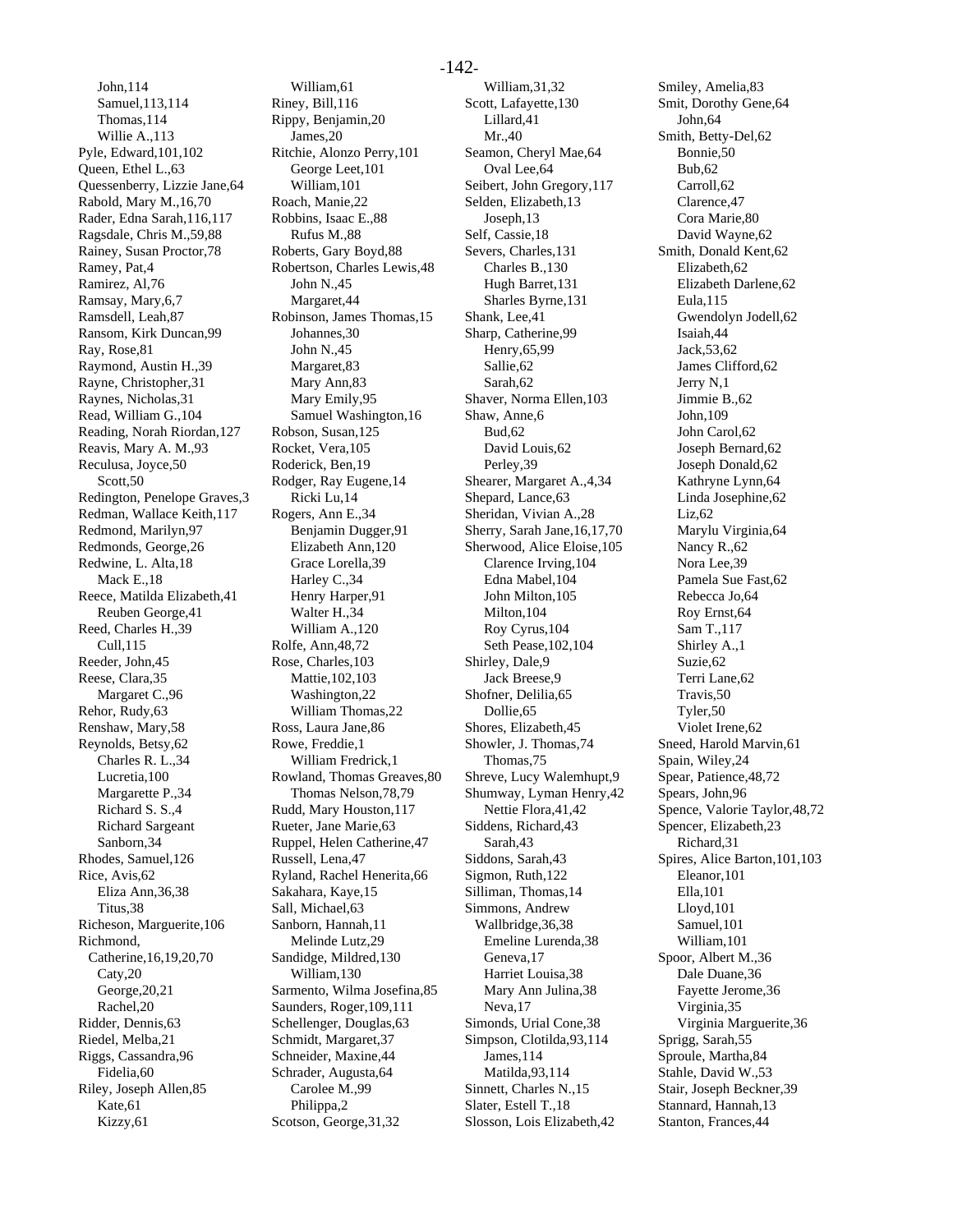Starling, William,111 Starr, Geraldine,73 Stebbins, Charles,117 Genevieve,93,116,117 Steel, Rita,62 Stephens, Isom L.,48,72 Stern, Phyllis,105 Stevens, Jessica W.,11 William K.,53 Stevenson, Clara Cooley,25 Stewart, George R.,100 Lucinda,83 Mable,47 Stoker, Ann,83 Peter,83 Susanne,83 Stone, Catherine Bell,130 Emma,130 Mr.,40 Thomas K.,29 Stotts, Harry,16 Stover, Peter,83 Susan,83 Strachan, Emilie Gordon,105 Gordon,103,105 Street, R. L.,116,117 Veronica,117 Streeter, Angie,42 Ethelda L.,63 Mary,36 Strick, Rose C.,62 Strickland, Ames,22 Elizabeth,22 Strong, Frank,124 W. L.,59 Stuart, William Hall,39 Stucky, Leola,47 Stukenborg, Richard,34 Sullivan, Ann Josephine,42 Leah Graves,1 Sumption, Charles,124 Sutherland, Sarah,12 Sutherlin, Mary,102 Svoboda, Matthew,50 Swader, Robert Rae,14 Swainston, Idana,79 Swan, Hugh,33 John,33 Swanson, Mr.,112 Ruby G.,112 Swinney, Margaret,5 Sykes, Aurelia,129 Tacker, Nancy,95 Tassell, Mr.,38 Taylor, Alice Emily,82 Charles E.,48 Lillian,63 Thomas E.,99 William B.,95 Theno, Mary Margaret,37 Mathias A.,37 Thomas, Alfred Ross,103,106 Alta,106 Glenn Edgar,105

Jack,106 James,123 Jessie,104 Lucinda Jane,17,70 Matilda Sophronia,103,105 Nelson Raymond,106 Patricia,106 Theodore Williamson,106 Thomas Rolland,106 Thomason, Judith,48,72 Thompson, Ben,94 Jay,63 Jessie,39 Mr.,116 Simpson,130 Thornthwaite, Mary,82 Thornton, Ezra Clark,10 Thwaite, Mr.,81 Tilford, Elsie,47 Tilley, Lazarus,72 Nellie,72 Nelly,71 Tillman, Claudia D.,4,36 Timmerman, Nora Marion,87 Tippets, Arthur,79 Tobin, Guy,63 Todd, Bobbie Bill,63 George Albert,63 Tolbert, Lynda Graves,29 Tommrell, Albert Eugene,11 Toms, Alexander,96 John,96 Towe, Elmina,19 Townley, Mary,7,8 Townsend, William,24 Tozier, Bess,122 Everett,122 Harold,122 Lily,122 Trail, Hazel,47 Travelstead, Drucilla,16,17,70,71 Treadwell, Susan,61 Trevathan, Charles David,61 Trout, Melissa Angeline,20 Trow, Mary Frances,11 True, Russell,120 Trueman, John,31 Tubbs, Lydia,60 Tull, Marjorie Ann,63 Turman, Nora Miller,106 Turnage, Mary Adeline,15 William Samuel,15 Turner, Charles C.,40 Elizabeth,113 J.,96 Tutt, Ludwell McKay,131 Mary Eleanor,131 Tuttle, Eliza,20 Tyson, Mr.,81 Udlock, Wendy A.,73 Untermeyer, Marguerite Graves,4 Van De Weghe, Maurice,63

Vance, Caldonia,44 Vasentine, Renell,122 Vernon, Harriet,80 Vickers, Emaline,40 Jackson,40 Victor, Mr.,55 William James,87 Vilett, Grave,32 Henry,32 Katherine,32 Vincent, Florence Helen,11 Marcella,7,8 Violett, Grave,32 Henry,32 Mary,32 Vitullo, Martin John,64 Ronald G.,64 Ronnica L.,64 Troy Thomas,64 Voorhes, Sarah J.,37 Wade, Dan,122 Jill,54 Mary,48,72 Rosemary Hamilton,55 Rowena E.,54 Walker, Mag,61 Margaret Isabella,61 Nancy,94 Peter,111 Wallis, William,68 Walsh, John,34 Richard,34 Ward, Hannah,99 Sarah,13,14 Wardle, Kathleen,62 Wardsworth, Susannah,3 Warner, Andrew,12,13,14 Anna Matilda,41 Daniel,13 David,13,14 Deborah,13,14 Eleazer,14 Hannah,14 Jacob,13 James,14 Jonathan,13 Lucy,14 Lydia,14 Mary,13 Philip,14 Prudence,14 Ruth,13,14 Sarah,13 Seth,12,13,14 Thankful,14 Warren, Betty,21 Joan Eleanor,63 Waterhouse, Samuel,14 Wathen, Joseph F.,117 William W.,94 Watkins, Nancy,4 Sarah,3,28,29,98 Watlington, Edward Thornton,93

Fanny,93 Frances,93 George Washington,93 Sally,93 Watrous, Samuel,14 Watts, Jemima,126 Watts, Jemmima,127 Susannah,44 Waynwright, Helen,10 Weber, Cara Carleton,61 Carol Lee,131 Heinrich,61 Henry,61 John Walker,61,65 Johnnie,61 Lee,65 Leroy Ellis,65 Margaret Isabella,61 Maude Graves,65 Willie Harris,61 Weigand, Clara E.,39 Welbourn, Cecelia,59 Eliza,59 Thomas,59 Welburn, Mr.,11 Welch, Elbert Berton,64 Isaac Benjamin,2 John Allen,64 Lucille,105 Mark Elbert,64 Sarah Gene,64 Synthia Ann,41 Wellman, Morris,10 Wells, Edwin L.,113 George,123 Nellie Daicy,113 Wescott, Susan,36 Wesley, Richard Samuel,101 West, Catherine,131 Dennis,21 Western, Thomas,126 Wetzsteon, Terry,36,37 Wheeler, Blaine,87 Mr.,86 Susannah,87 William L.,40 Whitaker, Virginia Todd,77 Whitcomb, Anson,38 Aurelia,128 Aurenah,128 Elmira,36,38 Jacob,128 Jesse,128 Josiah,128 Phebe,89 Thomas,128 White, Dovey Morier Ioway,66 Elizabeth,6,7,34 John Lewis,67 Mary Ann,57 Nancy Frances,66,68,69 Pamela,39 Willis Carr,66 Whiteaker, Carl M.,18

#### -143-